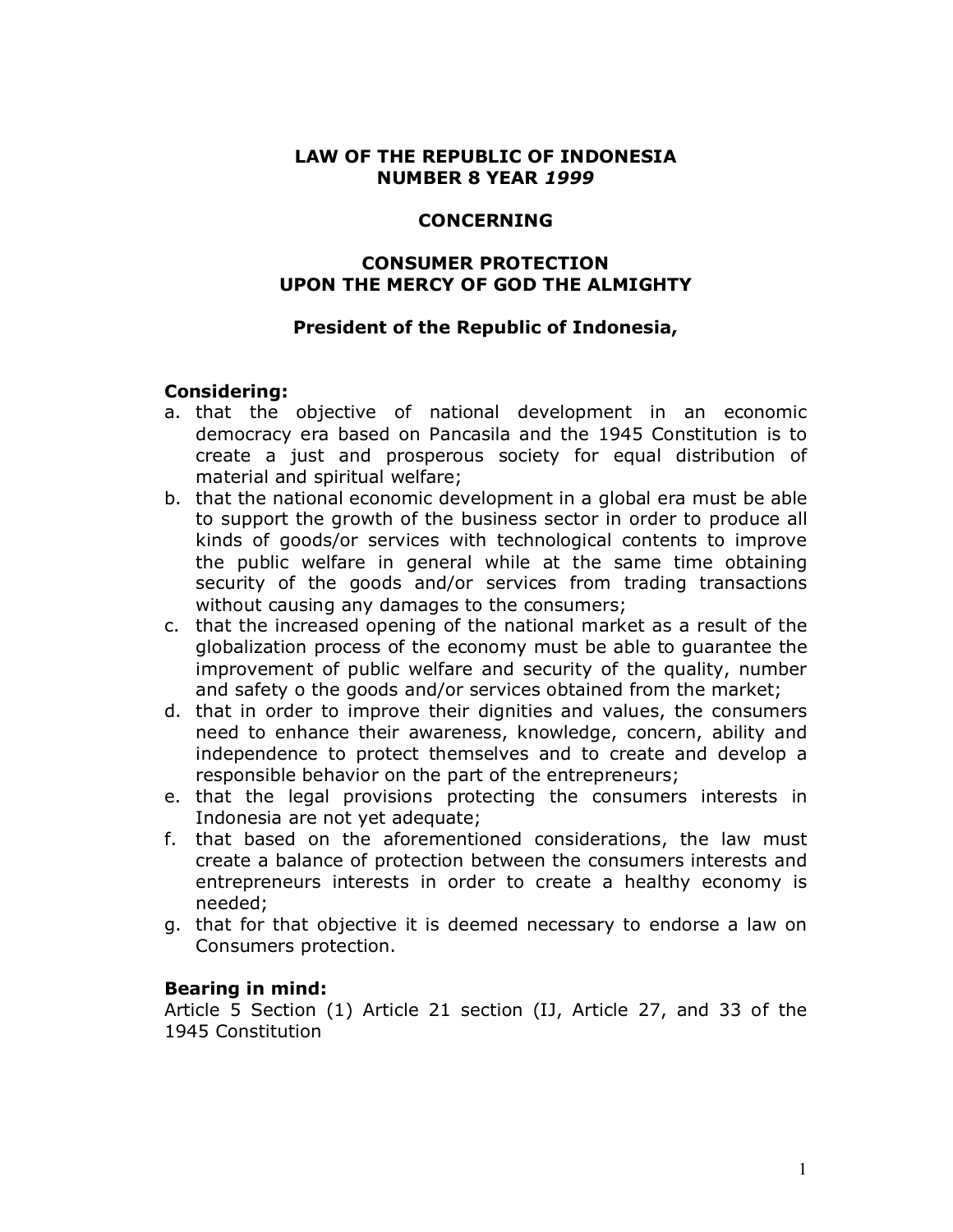## **Upon the Approval OF THE HOUSE OF REPRESENTA TIVES OF THE REPUBLIC OF INDONESIA HAS DECIDED: To enact: THE LAW ON CONSUMER PROTECTION.**

## **CHAPTER I GENERAL PROVISIONS**

## **Article I**

In this law, that which is intended by:

- 1. Consumers' protection is all means which guarantee the legal security to protect the consumers.
- 2. Consumer is each individual user goods and/or services available in society, for the benefit of them-selves, family members, other people, and other living creatures and which are not for trading
- 3. Entrepreneur is an individual person or a company, in the form of a legal or non-legal entity established and domiciled or engaged in activities within the legal territory of the Republic of Indonesia, conducting various kinds of business activities in the economic sector through contracts, both individually and collectively.
- 4. Goods is any object tangible or insufficiently tangible, movable or immovable, consumable or inconsumable, which can be traded, used, consumed, or utilized by the consumers.
- 5. Services is any service in the form of work or performance traded in the society to be used by the consumers.
- 6. Promotion is any activity of introducing or spreading the information on certain goods and/or services to attract the consumers to buy the goods and/or services being traded.
- 7. Importing goods is an activity of bringing goods into the customs office.
- 8. Importing services is any activity of supplying Foreign Service to be used within the territory the Republic of Indonesia.
- 9. The Indonesian Consumers Foundation is a non government foundation registered and recognized by the Government engaging in consumer protection activities.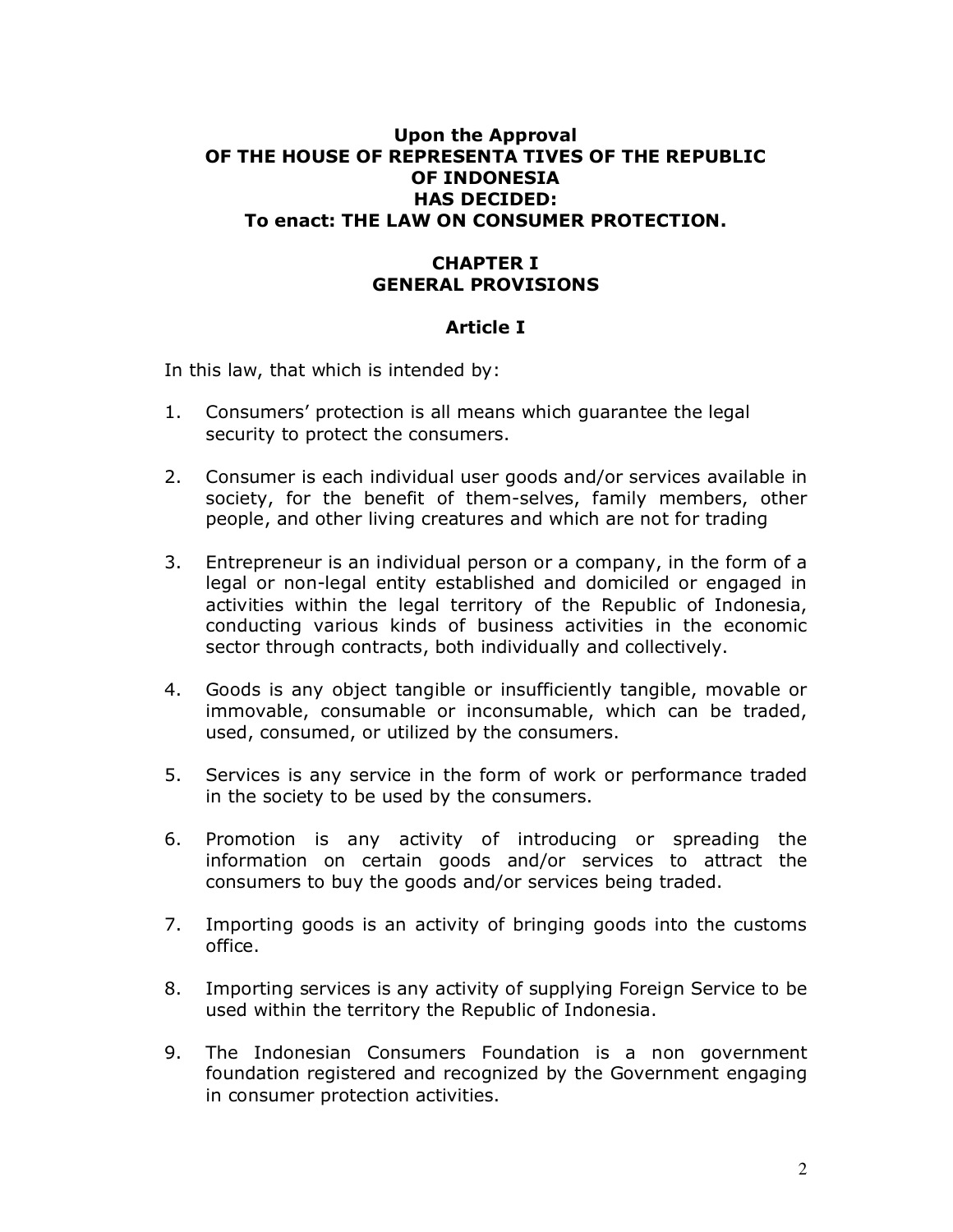- 10. Standard Clause is any regulations or provisions and conditions unilaterally prepared and predetermined by the entrepreneurs in the form of a document and/or an agreement which is binding and must be met by the consumers.
- 11. Consumer Dispute Settlement Agency is an agency responsible for handling and settling the disputes between entrepreneurs and consumers.
- 12. National Consumer Protection Agency is an agency established to help develop consumers' protection.
- 13. Minister is a minister whose scope of duties and responsibilities are within the field of trading.

## **CHAPTER II PRINCIPLE AND OBJECTIVES Article 2**

Consumer protection is based on the principles of benefit, justice, balance, security, safety and legal security of the consumers.

## **Article 3**

The objectives of consumers' protection are:

- a. to improve the awareness, ability and independence of the consumers to protect themselves
- b. to enhance the integrities and values of the consumers by avoiding negative excess of using the goods and/or services;
- c. to improve the ability of the consumers to select, determine and claim their rights as consumers,
- d. to create a consumers protection system containing legal security nd information transparency and access to information;
- e. to develop entrepreneur's aware- ness on the importance of consumers protection. thus creating an honest and responsible behavior in conducting their business;
- f. to improve the quality of the goods and/or services which will guarantee the business will continue producing goods and/or services, conforming to health, comfort, Security and safety to the consumers.;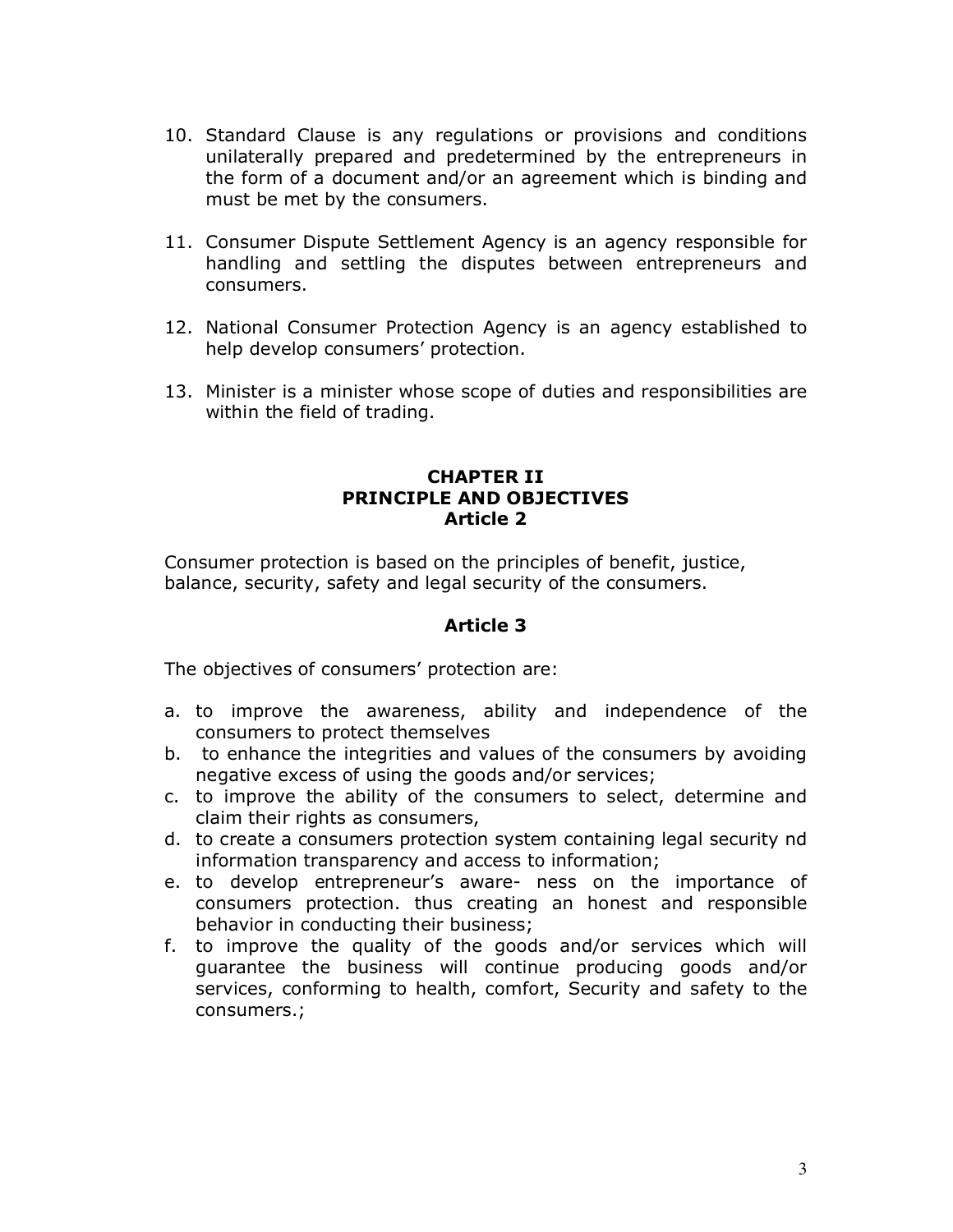## **CHAPTER III RIGHTS AND OBLIGATIONS Part One Rights and Obligations of the Consumers Article 4**

The rights of the consumers are:

- a. to obtain comfort, security and safety in using or consuming the goods and/or service;
- b. to choose the goods and/or services and obtain Point b the said goods and/or services in accordance with the promised conversion value and condition and warranty;
- c. to obtain correct, clear end honest information on the condition and warranty of the goods and/or services;
- d. to be heard in expressing opinion and complaints on the goods and/or services they use or consume;
- e. to obtain proper advocacy, protection and settlement in the consumer's protection dispute;
- f. to obtain consumer's training and education;
- g. to receive proper and honest and nondiscriminatory treatment or service,
- h. to obtain compensation, redress and/or substitution, if the goods and/or services received are not in accord with the agreement or not received as requested,
- i. to obtain rights as regulated in the other provisions of the law.

#### **Article 5**

The obligations of the consumers:

- a. To read or follow the information instructions and application or usage procedures of the goods and! or services for security of safety
- b. to act in good faith in conducting the transaction of purchasing the goods and/or cervices;
- c. to pay for the price in accordance with the agreed conversing on value;
- d. To follow the proper legal settlement of consumer's protection dispute.

### **Part Two Rights and Obligations of the Entrepreneurs Article 6**

The rights of the entrepreneurs are:

- a. to receive the payment in accordance with the sales agreement on the conditions and conversion value of the goods and/or services;
- b. to obtain legal protection from the consumer's acts of bad faith;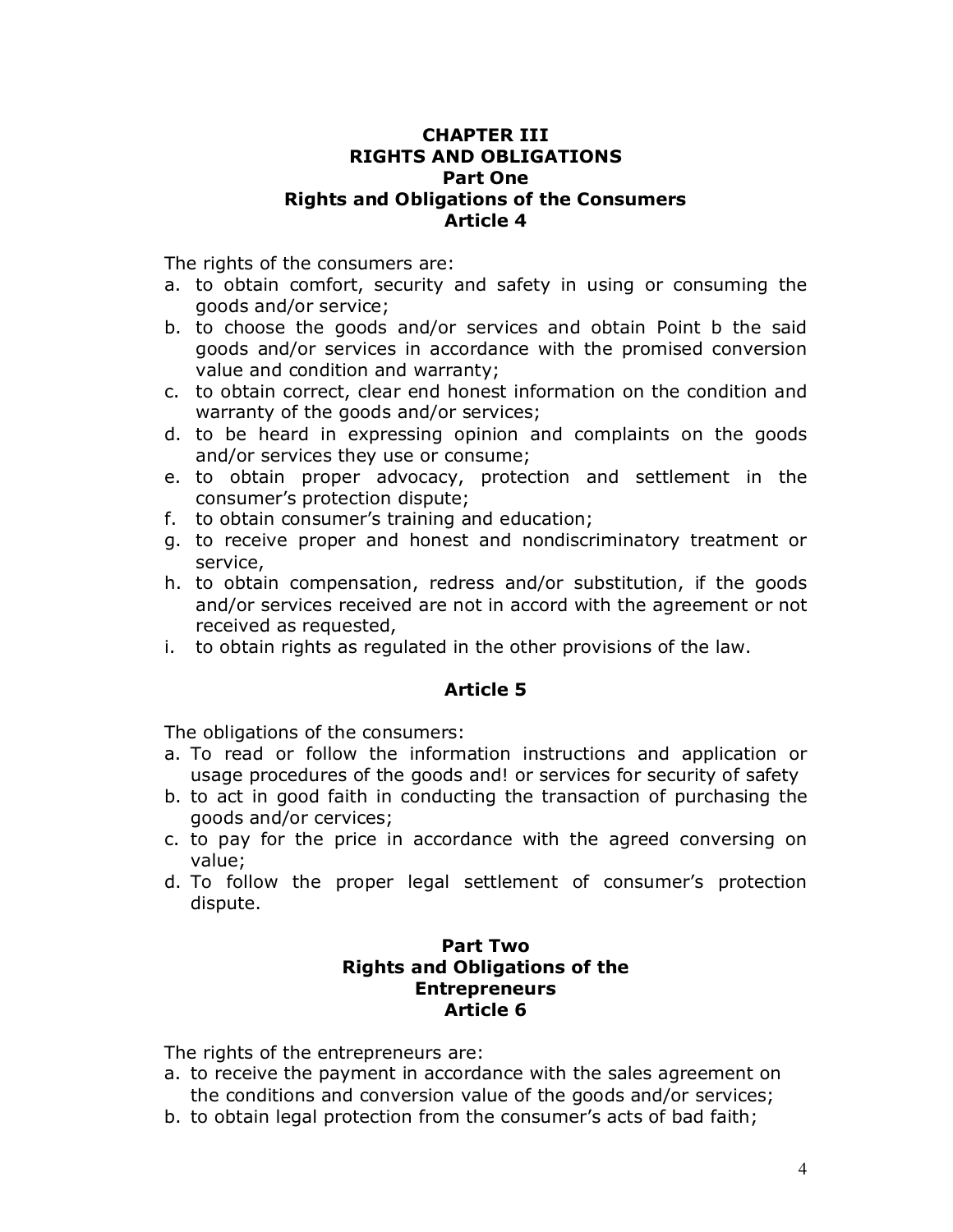- c. to conduct proper self-defense in the legal settlement of the consumer's dispute;
- d. to rehabilitate its good reputation if legally proven that the consumer's damage is not caused by the goods and/or services purchase;
- e. to obtain rights as regulated in the other provisions of the law.

The obligations of the entrepreneurs:

- a. to act in good faith in conducting the business;
- b. to provide correct, clear end honest information with regard to the condition and warranty of the goods and/or services and provide explanation on the use, repair and maintenance;
- c. to treat and serve the consumers properly and honestly end nondiscriminatively;
- d. to guarantee the goods and/or services produced and/or traded based on the prevailing quality standard provisions of the goods and/or services;
- e. to provide the opportunity to the consumers to test and or/try on certain goods and/or services and provide warranty and/or guarantee on the produced and/or traded goods;
- f. to provide compensation, redress and/or substitution for the damages caused by the use, consumption and application of the goods and/ or services;
- g. to provide compensation, redress and/or substitution if the goods and! or services received or used do not accord with the agreement

### **CHAPTER IV PROHIBITION IMPOSED ON THE ENTREPRENEURS Article 8**

- (1) The entrepreneurs are not allowed to produce and/or trade goods and/or services which:
	- a. do not meet or accord with the required standard and provisions of the law;
	- b. do not accord with the net weight net volume, and the total amount as stated on the label of the said goods;
	- c. do not accord with the actual size, measurement and total amount;
	- d. do not accord with the condition, guarantee, specialty or efficacy as stated on the label or information of the said goods and/or services;
	- e. do not accord with certain quality degree, composition, process, style, mode, or use as stated on the label or information of the said goods and/or services;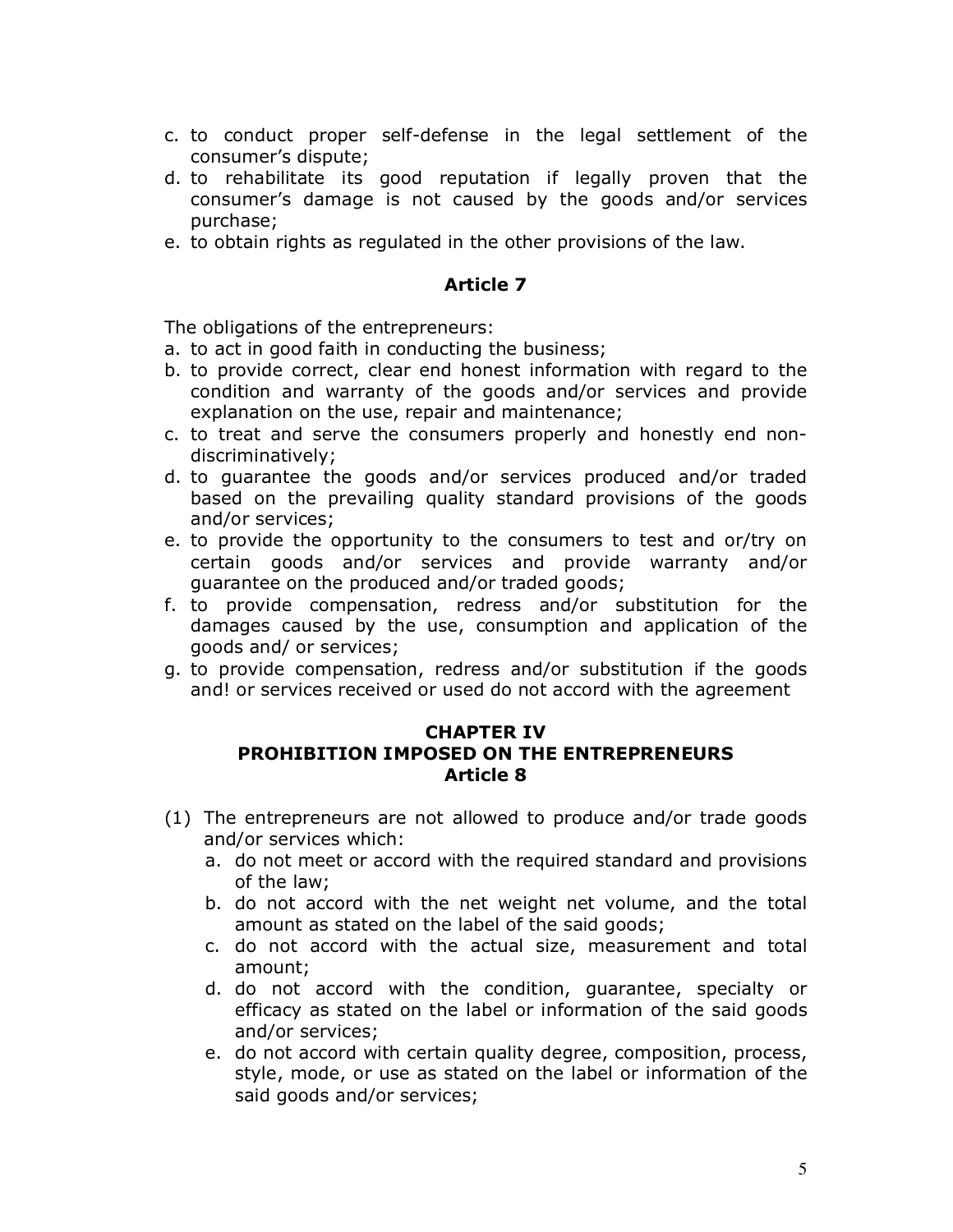- f. do not accord with the promise as stated on the label information, advertisement or sales promotion of the goods and/or services;
- g. do not mention expiry dates or best before for the use of the said goods and/or services;
- h. do not follow halal production processes for products with halal Label;
- i. do not have labels explaining the name, size net weight/volume, composition, directions, product dates, side effect, name and address of the company or other information required to be labeled or mace by the law;
- j. do not include information and/or directions on the use of the goods in Indonesian language to conform with the prevailing provisions of the law.
- (2) Entrepreneurs are prohibited from trading damaged, defective or used and tainted goods without providing complete and correct information.
- (3) Entrepreneurs are prohibited from trading damaged, defective or used and tainted pharmaceutical or food products with or without providing complete and correct information.
- (4) Entrepreneurs who violate Section 1 and Section 2 above are prohibited from trading the said products and/or services and must pull the products from the circulation.

- (1) Entrepreneurs are prohibited from misleadingly offering, promoting advertising certain goods and/or cervices if:
	- a. the goods have been discounted, have special prices and/or have not met certain quality standard, certain style or mode, certain characteristic, certain historical or use;
	- b. the goods are not in good and/or new condition;
	- c. the goods and/or services have obtained and/or had a sponsor, approval, certain features, certain advantages, certain working characteristics or accession;
	- d. the goods and/or services are made by the company which has a sponsor, approval or affiliation,
	- e. the goods and/or services are not available;
	- f. the goods and/or services have hidden defect;
	- g. the goods and/or services are features of a certain goods;
	- h. the goods come from a certain area;
	- i. directly or indirectly disparaging other goods and/or services;
	- j. using exaggerated words, such as safe, not harmful, not risky, no side effect without complete information,
	- k. offering something containing unsecured promise.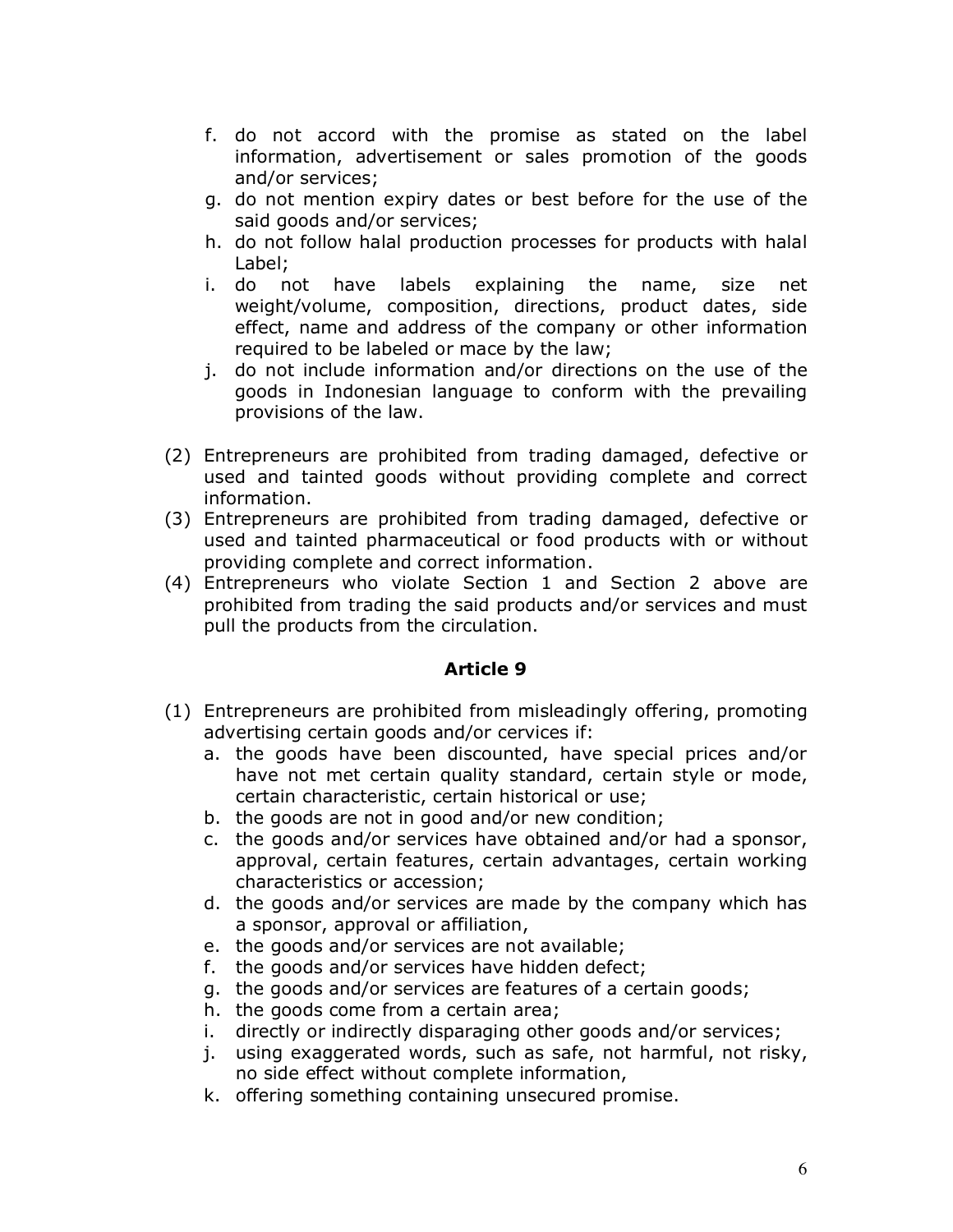- (2) The goods and/or services mentioned in Section 1 above are prohibited from being traced.
- (3) Entrepreneurs who violate Section 1 above are not allowed to continue offering, promoting and advertising the said goods and/or services

In offering the goods and/or services for trading, entrepreneurs are prohibited from offering, promoting, advertising or providing incorrect or misleading statements regarding:

- a. the price or rate of a certain goods and/or services;
- b. the use of the goods and/or cervices;
- c. the condition, warranty, guarantee, rights or compensation on certain
- d. goods and/or services;
- e. the discount or attractive prizes offered;
- f. the danger of using the goods and/ or services.

## **Article 11**

In conducting trading through sales or auction, entrepreneurs are prohibited from deceiving/misleading the consumers by:

- a. stating that the goods and/or services fleet certain standard quality;
- b. staining that the goods and/or services do not have hidden defect
- c. not intending to sell the offered goods, but with the intention to sell other goods;
- d. not supplying the goods in certain and/or sufficient numbers or amount with the intention to sell other goods;
- e. not supplying services in certain capacities or in sufficient amount with the intention to sell other services;
- f. Increasing the prices or rates of the goods and/or services before selling goods on sales.

## **Article 12**

Entrepreneurs are prohibited from offering, promoting or advertising the goods and/or services on special prices or rates within a certain period of time and in a certain number, if the entrepreneurs do not intend to implement during that designated period of lime or according to the amount or numbers to be offered, promoted or advertised.

## **Article 13**

(1) Entrepreneurs are prohibited from offering, promoting or advertising certain goods and/or services by promising to g've prizes in the form of other goods and/or services free of charge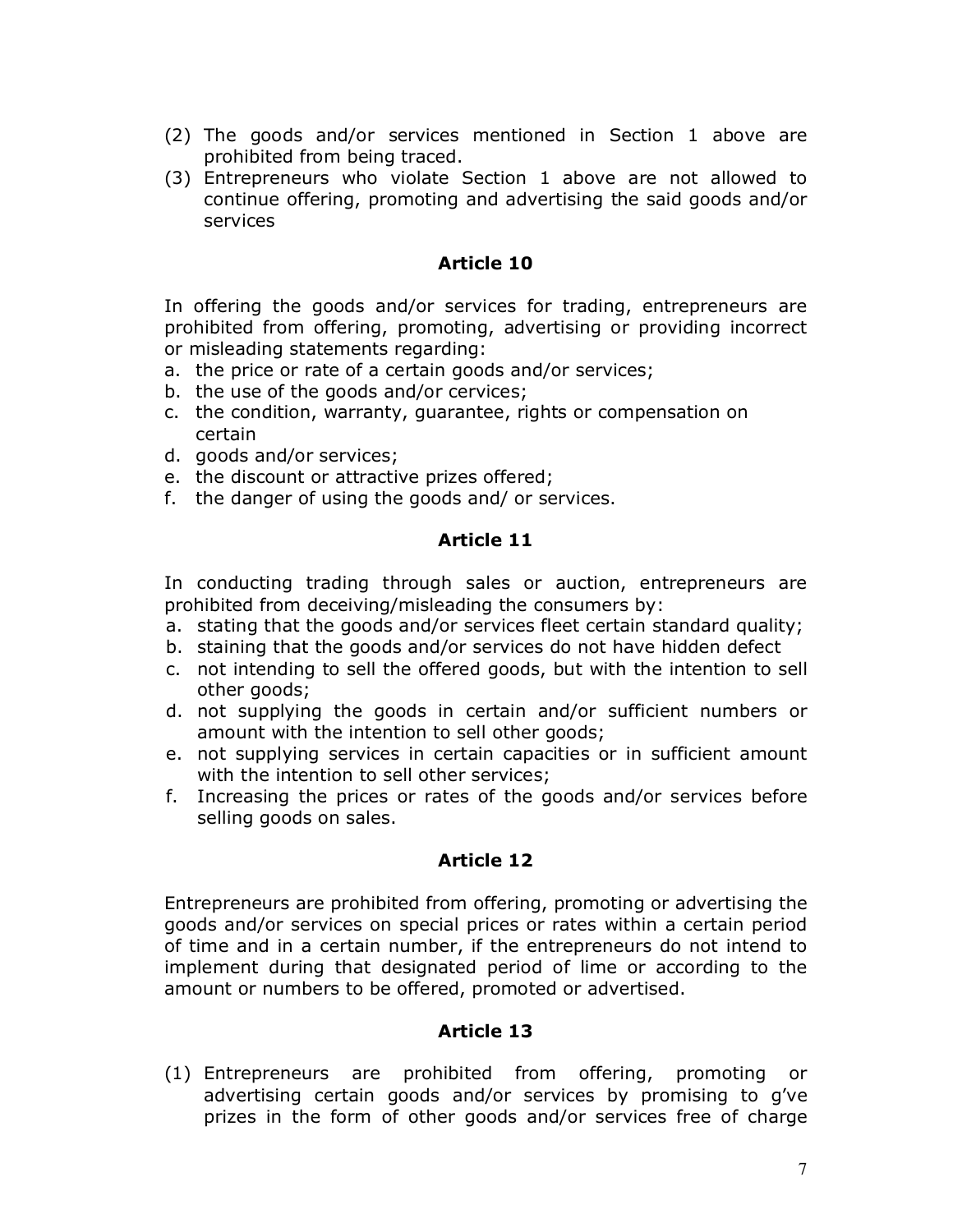with the intention of not giving them or to give them but not in accordance with the promised plan.

(2) Entrepreneurs are prohibited from offering promoting or advertising the medicines, traditional medicines, food supplements, health equipment and health services by promising to give prizes in the form of other goods and/or services.

## **Article 14**

In offering the goods and/or services for trading by giving prizes through lottery, the entrepreneurs are not allowed:

- a. to trade the goods without drawing the lottery on the date the lottery is due to be drawn,
- b. to announce the result of the lottery without using mass media;
- c. to give the prizes not in accordance with the promised prizes;
- d. to substitute the prizes with goods not equal in value with the promised prizes.

## **Article 15**

Entrepreneurs are prohibited from offering goods and/or services by using force or any other methods which can cause either physical or psychological annoyance to the consumers.

## **Article 16**

In offering goods and/or services through order, the entrepreneurs are prohibited from:

- a. breaking the ordering and/or agreement at the time of settlement of the agreed ordering,
- b. breaking the promise on certain services and/or performance.

- (1) Entrepreneurs in the advertising business are prohibited from producing advertisements which:
	- a. deceive the consumers on the quality, quantity, ingredients, use and prices of the goods and/or rates of the services and the punctuality of receiving the goods and/or services;
	- b. deceive the guarantee on certain goods and/or services;
	- c. provide incorrect, wrong or inaccurate information on the goods and/or cervices:
	- d. do not provide information on the risks of using the goods and/or services,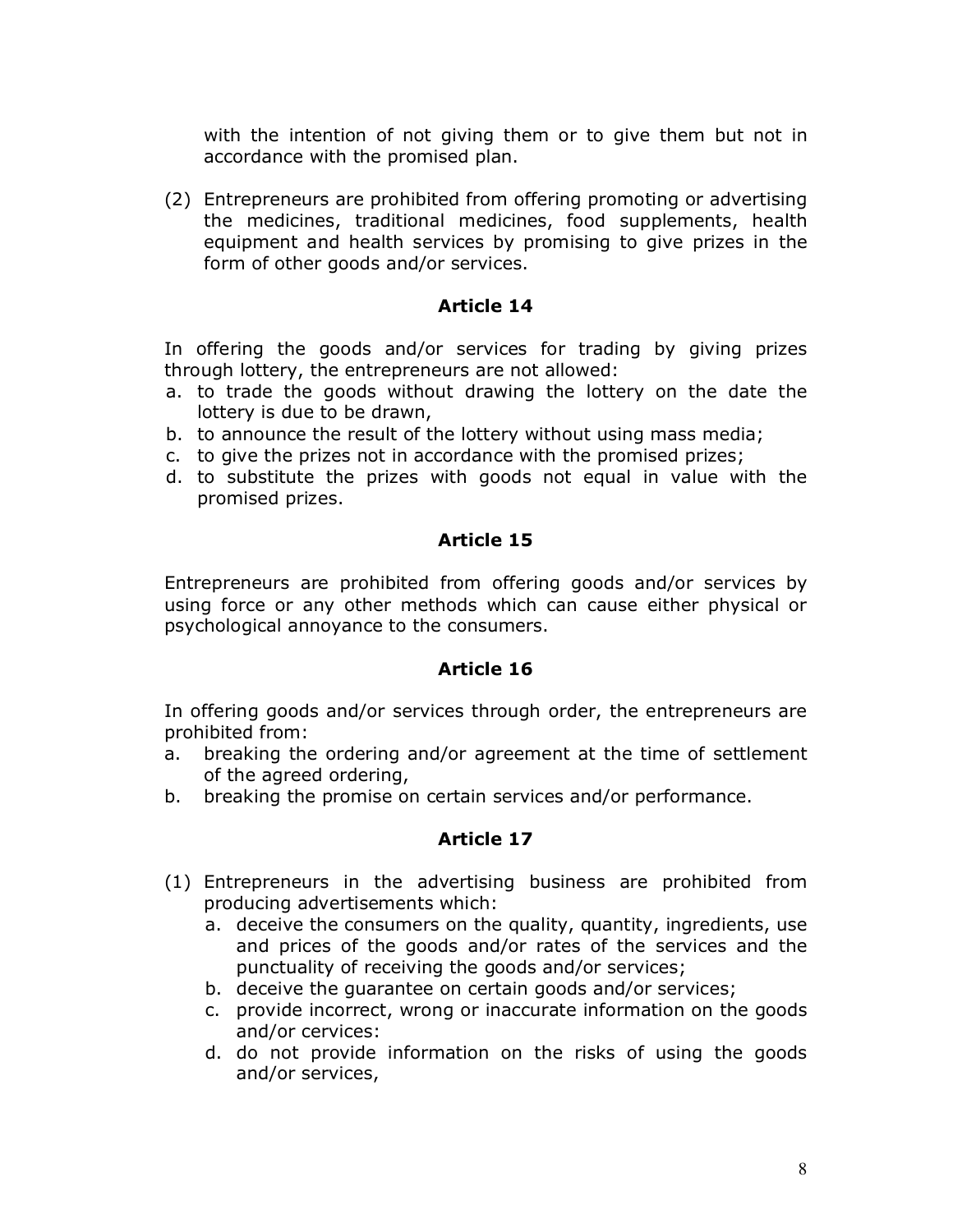- e. exploit the incident and/or someone without the permission from the authorized officials or the approval of the person concerned;
- f. violate the ethics and/or legal provisions on advertising.
- (2) Entrepreneurs in the advertising business are prohibited from continuing the advertisement circulation which has violated the provisions on Section 1.

## **CHAPTER V PROVISION TO INCLUDE STANDARD CLAUSE Article 18**

- (1) In offering the goods and/or services for trading, the entrepreneurs are prohibited from making or including a standard clause on each document and/or agreement if:
	- a. it states the transfer of the entrepreneurs, responsibility;
	- b. it states that the entrepreneurs reserve the right to refuse to receive back the goods already purchased by the consumer;
	- c. it states that the entrepreneurs reserve the right to refuse to refund for the goods and/or services already purchased by the consumer;
	- d. it states that it gives the authority to the entrepreneurs from the consumers to carry out directly or indirectly all unilateral actions with regards to the goods purchased on installer the consumers;
	- e. it regulates concerning the authentication to forfeit the use of the goods or the benefits of the services purchased by the consumers;
	- f. it gives rights to the entrepreneurs to reduce the benefits of the services or reduce the properties of the consumers as the object of services trading,
	- g. it states that the consumers are subject to the new regulation, additional regulation, continued regulation and/or continuous change of regulation made unilaterally by entrepreneurs during the period the consumers are using the services they purchased;
	- h. it states that the consumers give authority to the entrepreneurs to impose mortgage, pledge or guarantee against the goods purchased on installment by the consumer.
- (2) Entrepreneurs are prohibited from including a standard clause at the place or in the form which is difficult to see or cannot be read clearly, or under the statement which is difficult to understand:
- (3) Each standard clause stipulated unilaterally by the entrepreneur in the document or contract which falls under the provisions as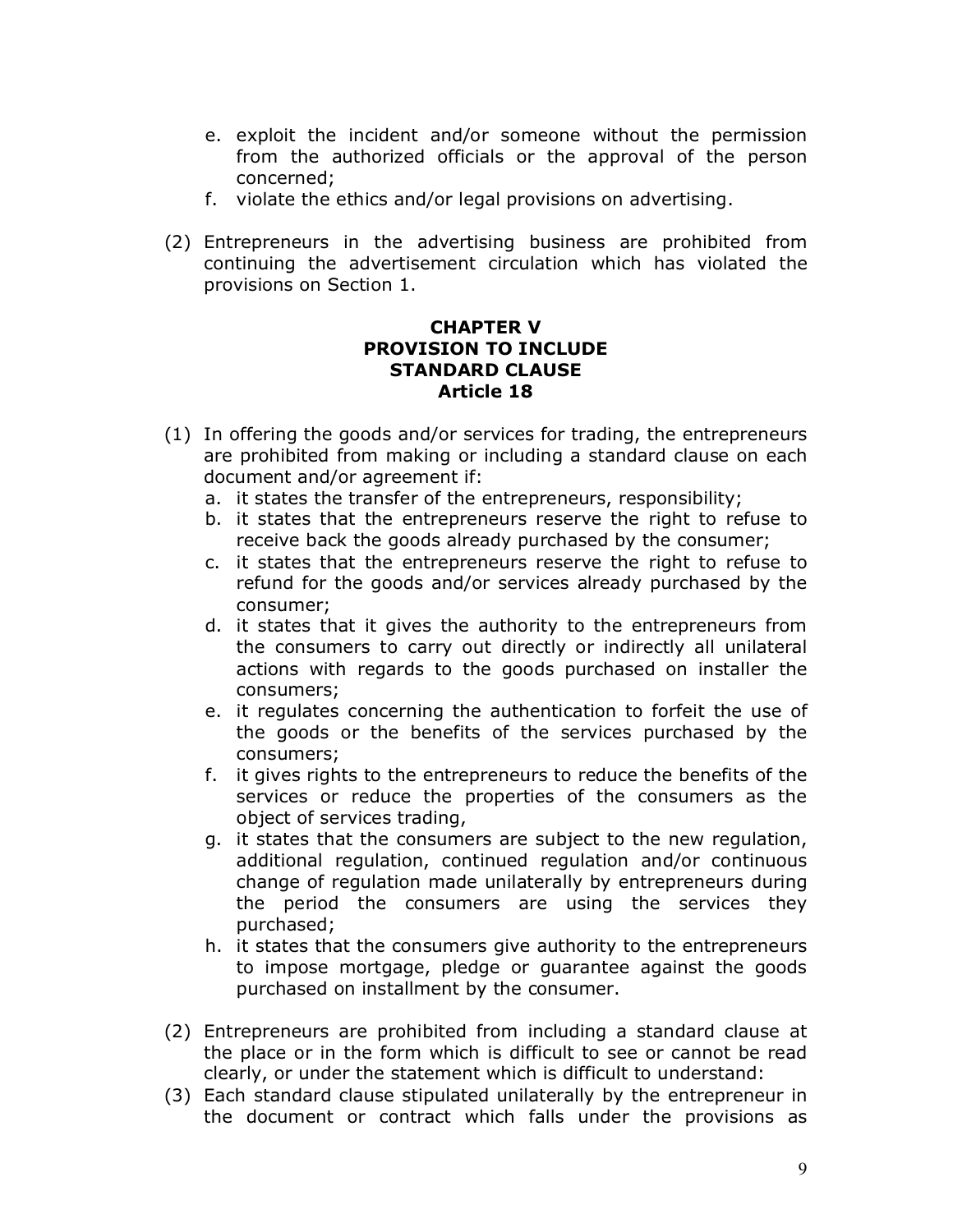intended by Section 1 and Section 2 above shall be declared invalid by operation of law.

(4) Entrepreneurs are obligated to adjust the standard clause which contravenes this law.

## **CHAPTER VI ENTREPRENEURS' OBLIGATIONS Article 19**

- (1) Entrepreneurs are obligated to give compensation for the damage, taint and/or losses the consumers suffer as a result of using or consuming the goods and/or services produced or traded by the entrepreneurs.
- (2) Compensation as untended by Section 1 above can be in the form of refund or goods and/or services of the same type or has equal value, or in the form of health care and/or insurance coverage in accord with the prevailing law.
- (3) Compensation shall be given within the period of 7 (seven) days after the date of transaction.
- (4) Compensation as intended by Section 1 and Section 2 above shall not exclude the possibility of a criminal charge based on further evidence of the existence of a fault.
- (5) The provisions as intended by Section 1 and Section 2 above shall not be valid if the entrepreneurs can prove that the consumer is at fault.

## **Article 20**

Entrepreneurs in the advertising business are responsible for the advertisement they produce and all the consequences caused by the advertisement.

## **Article 21**

- (1) An importer of goods bears responsibility similar to that of a producer of the imported goods if the goods are not imported by an agent or representative of the foreign producer.
- (2) An importer of services bears responsibility similar to that of a foreign services provider if the availability of the said foreign services is not made by an agent or representative of the foreign services provide

## **Article 22**

Proof of any faults in the criminal case as intended by Article 19 5echon 4, Article 20, and Article 21 above shall be the burden and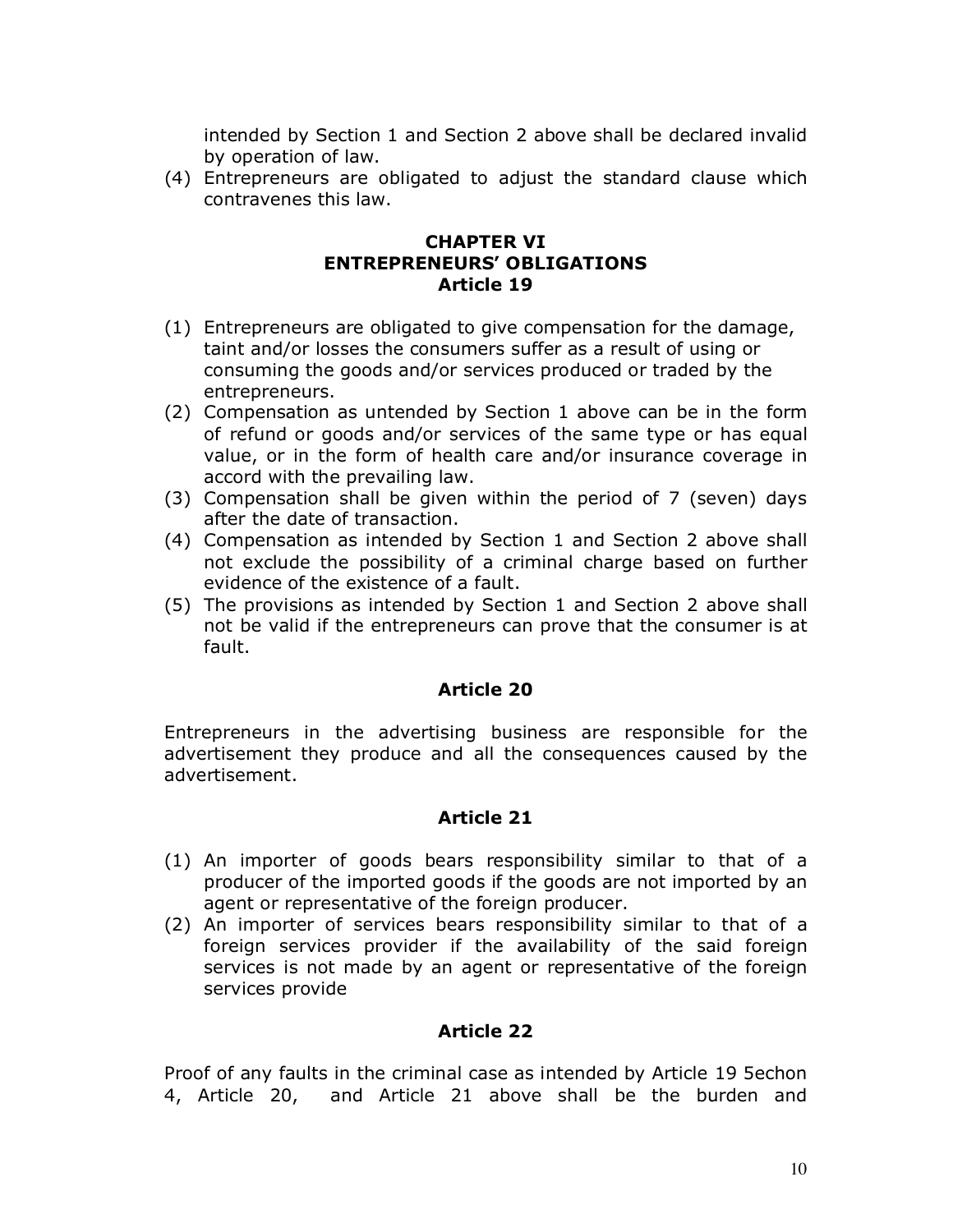responsibility of the entrepreneurs, without excluding the possibility for the Public Prosecutor to prove it

## **Article 23**

Entrepreneurs who refuse and/or do not respond and/or do not provide compensation to the consumers' claim as intended by Article 19 Section 1, Section 2 Section 3, and Section 4 above, can be sued through the Consumer Disputes Settlement Agency or brought to court at the domicile of the consumers.

## **Article 24**

- (1) Entrepreneurs who sell goods and/or cervices to other entrepreneurs are responsible for the compensation claims and/or consumer's suit if:
	- a. the other entrepreneurs sell to the consumers without making any changes to the said goods and/or services;
	- b. the other entrepreneurs, in the trading transaction do not know that changes ha ye been made to the goods and/or services by the entrepreneurs or the goods and/or services are not in compliance with the sample, quality and compositions.
- (2) Entrepreneurs as referred to in Section 1 above shall be exempted from any responsibilities or compensation claims and/or consumer's suit if the other entrepreneurs purchasing the goods and/or Services resell to the consumers after making changes to the said goods and/or services.

## **Article 25**

- (1) Entrepreneurs who produce goods which can be used for at least 1 {one) year or more are obligated to provide spare parts and/or after sales facilities and are obligated to honor the guarantee or warranty based on the agreed contract;
- (2) Entrepreneurs as referred to by Section 1 above are responsible for any compensation claims and/or consumer's suit if the said entrepreneurs:
	- a. do not provide or fail to provide spare parts and/or repair facilities;
	- b. do not honor or fail to honor the guarantee and/or warranty based on the agreed contract.

## **Article 26**

Entrepreneurs who are trading cervices are obligated to honor the agreed and/or contracted guarantee.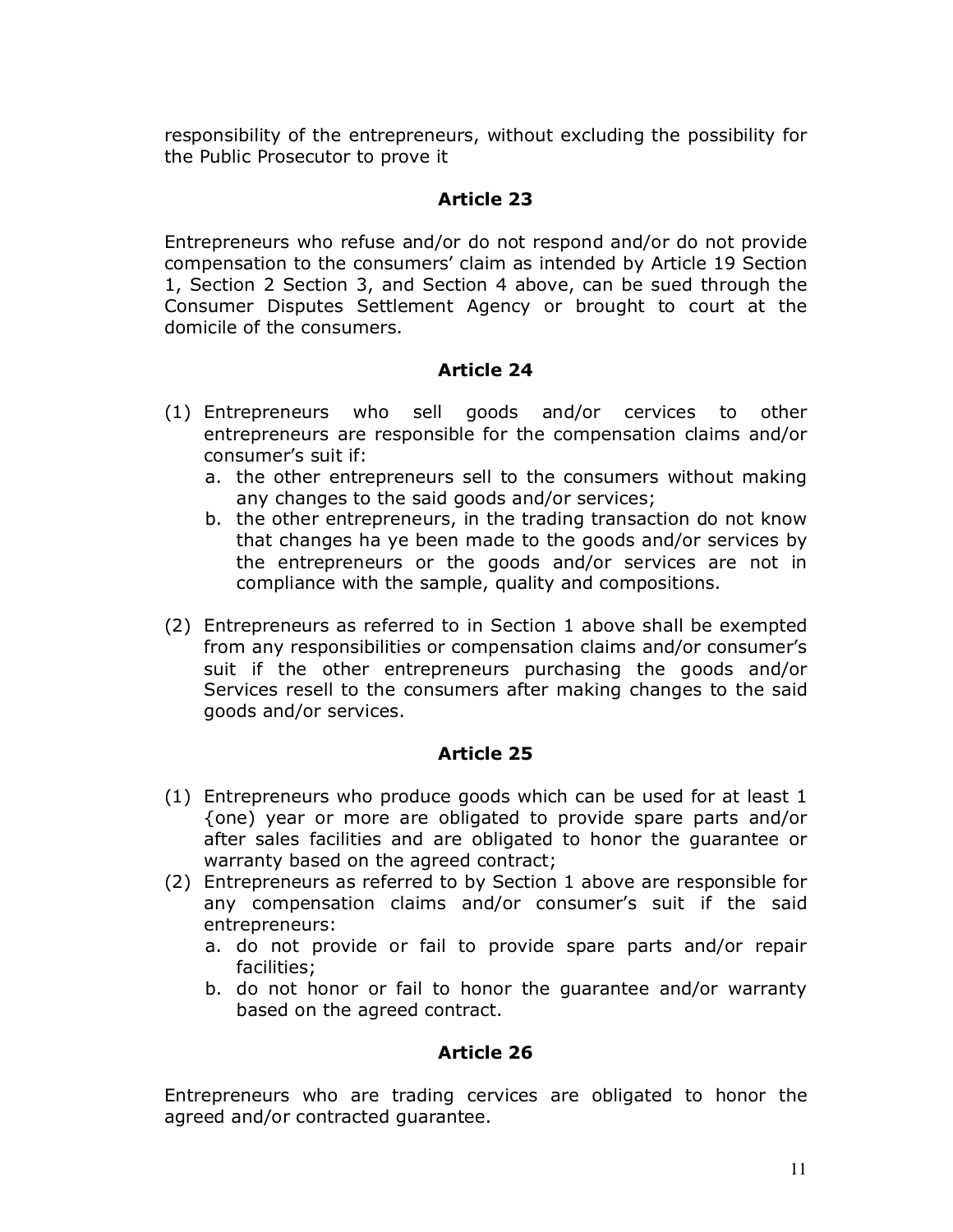Entrepreneurs who produce the goods are exempted from being responsible for the damages suffered by the consumers, if:

- a. it is proven that the said goods should not be circulated or are not intended to be circulated;
- b. the defect occurs afterwards;
- c. the defect occurs due to lack of adherence to the rules on the goods qualifications;
- d. negligence caused by the consumers;
- e. has exceeded the claim period of 4 years since the purchase of the goods or has exceeded the claim period as agreed.

## **Article 28**

The giving of evidence of faults in the compensation claims as referred to by Articles 19, 22 and 23 shell be the burden and responsibility of the entrepreneurs.

### **CHAPTER VII DEVELOPMENT AND SUPER VISION Part One Development Article 29**

- (1) The government is responsible for developing the implementation of consumers protection which guarantee the rights of the consumers and entrepreneurs and the implementation of the obligations of the consumers and entrepreneurs.
- (2) Development to implement the consumers protection as intended by Section 1 above shall be carried out by the Minister and/or the technically related ministers.
- (3) The ministers as intended by Section 2 above shall coordinate the implementation of the consumers' protection.
- (4) Development to implement the consumers protection is intended by Section 2 above shall include the efforts to:
	- a. create the business climate and to develop a healthy relationship between the entrepreneurs and consumers;
	- b. develop non-governmental consumer protection foundations;
	- c. to improve the quality of the human resources and to increase the research and development activities in the consumers protection sector.
- (5) Provisions regarding the development to implement consumers protection shall be further regulated by Government Regulations.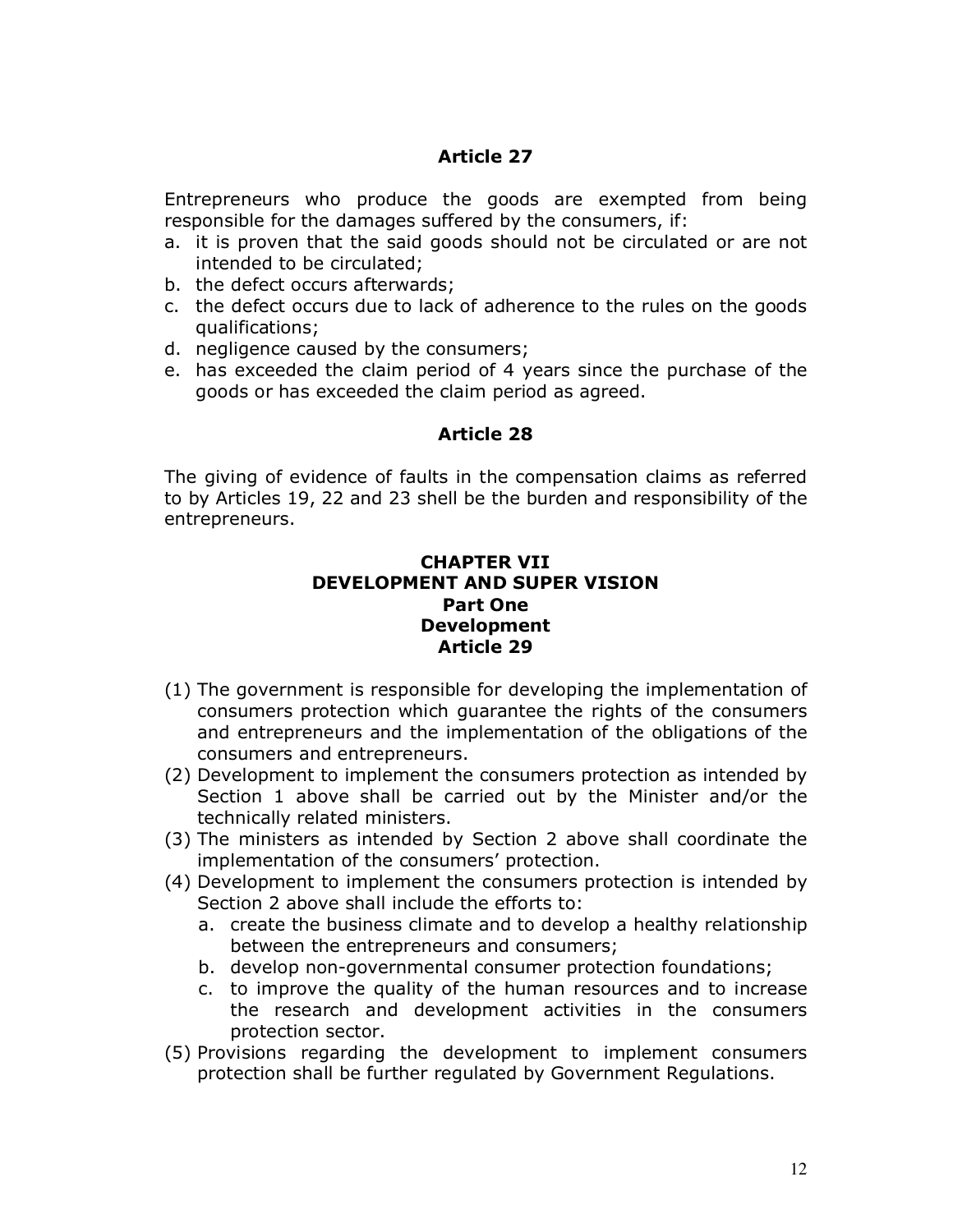## **Part Two Supervision Article 30**

- (1) Supervision for the implementation of the consumers protection and application of the legal provisions shall be carried out by the government, public, and non-government consumer protection foundations.
- (2) Supervision by the government as intended by Section 1 above shall be carried out by the Minister and! or technically related ministers.
- (3) Supervision by the public and nongovernmental consumer protection foundations shall be carried out against the goods and/or cervices circulating in the market.
- (4) If the results of the supervision as intended by Section 3 above prove to have violated the prevailing legal provisions and are harmful to the consumers, the Minister and/or technically related ministers shall take measures pursuant to the prevailing law.
- (5) The results of the supervision carried out by the public and non governmental consumer protection foundations can be spread to the public and can be submitted to the Minister and the technically related ministers.
- (6) Provisions to implement the supervision responsibility as intended by Section 1, Section 2 and Section 3 above shall be regulated by a government regulation.

#### **CHAPTER VIII NATIONAL CONSUMER PROTECTION AGENCY Part One Name, Domicile, Function and Duties Article 31**

In order to develop consumer protection efforts, a national consumer protection agency shell be set up.

#### **Article 32**

The national consumer protection agency will be domiciled in the capital city of the Republic of Indonesia and shall be responsible to the President.

## **Article 33**

The National consumer protection agency functions to provide suggestions and considerations to the government in the framework of developing consumers' protection in Indonesia.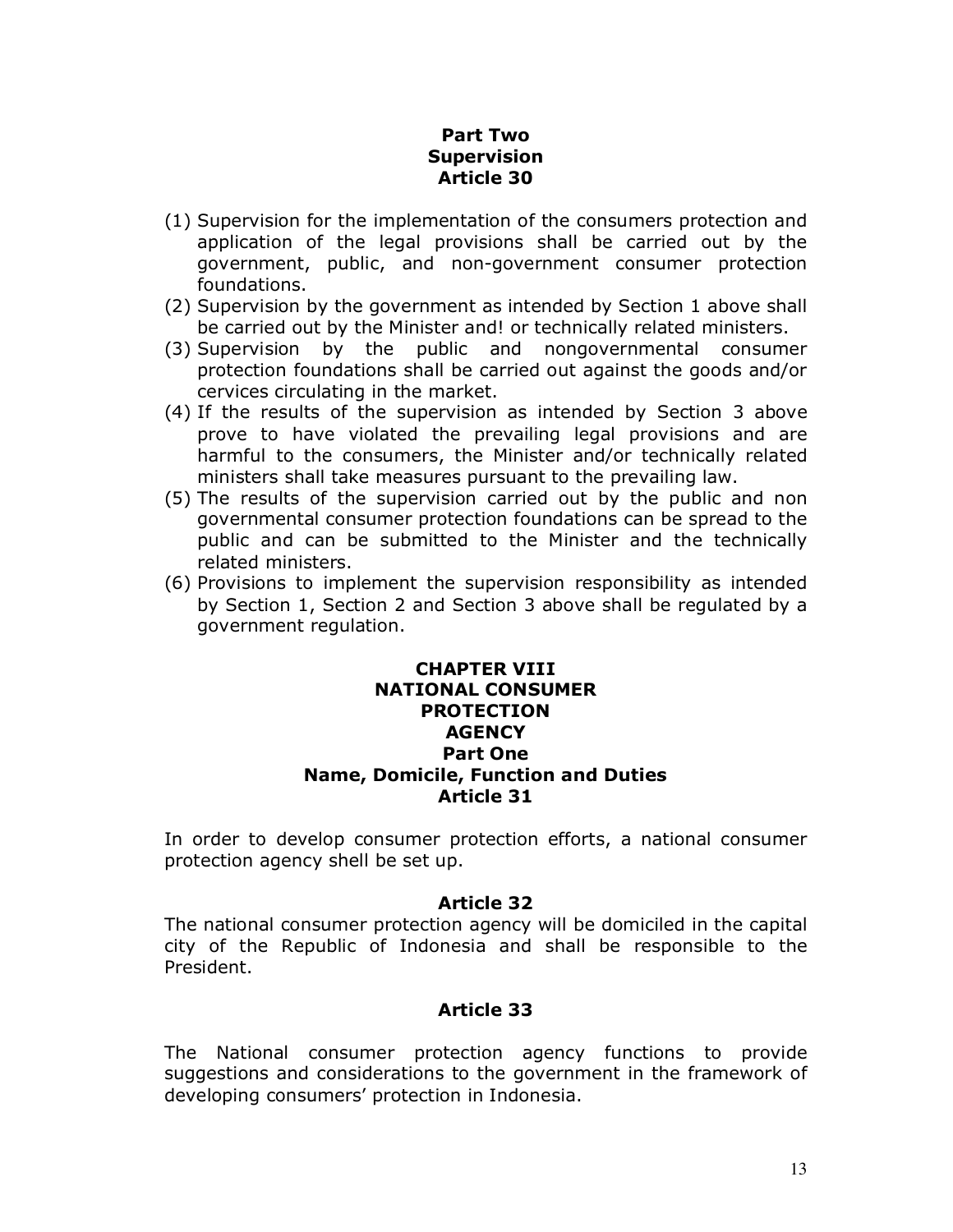- (1) In order to implement the function as intended by Article 33 above, the national consumer protection agency function are:
	- a. to provide suggestions and recommendation to the government in the framework of preparing the policies for consumer protection;
	- b. to conduct surveys and studies of the prevailing legal provisions in the consumers' protection sector;
	- c. to conduct surveys of the goods and/or service regarding the consumers safety;
	- d. to encourage the development of non-governmental consumer protection foundations,
	- e. to spread information through the media regarding consumers' pro and to socialize the attitude of siding with the consumers;.
	- f. to receive complaints regarding consumers' protection from the public, non-governmental consumer protection foundations or the entrepreneurs;
	- g. to conduct survey regarding the consumers needs.
- (2) In implementing its duties as intended by Section 1 above, the national consumer protection agency can cooperate with international consumer organizations.

#### **Part Two Organizational Structure and Membership Article 35**

- (1) The national consumer protection agency will consist of one chairman serving concurrently as a member, a vice chairman serving concurrently as a member, and at least 15 (fifteen) members and at the most 25 (twenty-five) members representing all elements
- (2) Members of the national consumer protection agency shall be appointed and terminated by the President upon the recommendation by the Minister, after consultation with the House of Representatives of the Republic of Indonesia.
- (3) The terms of office of the chairman, vice chairman and members of the national consumer protection agency shall be 3 (three) years and can be reappointed for one more office term.
- (4) The Chairman and vice chairman of the national consumer protection agency shall be selected by the members.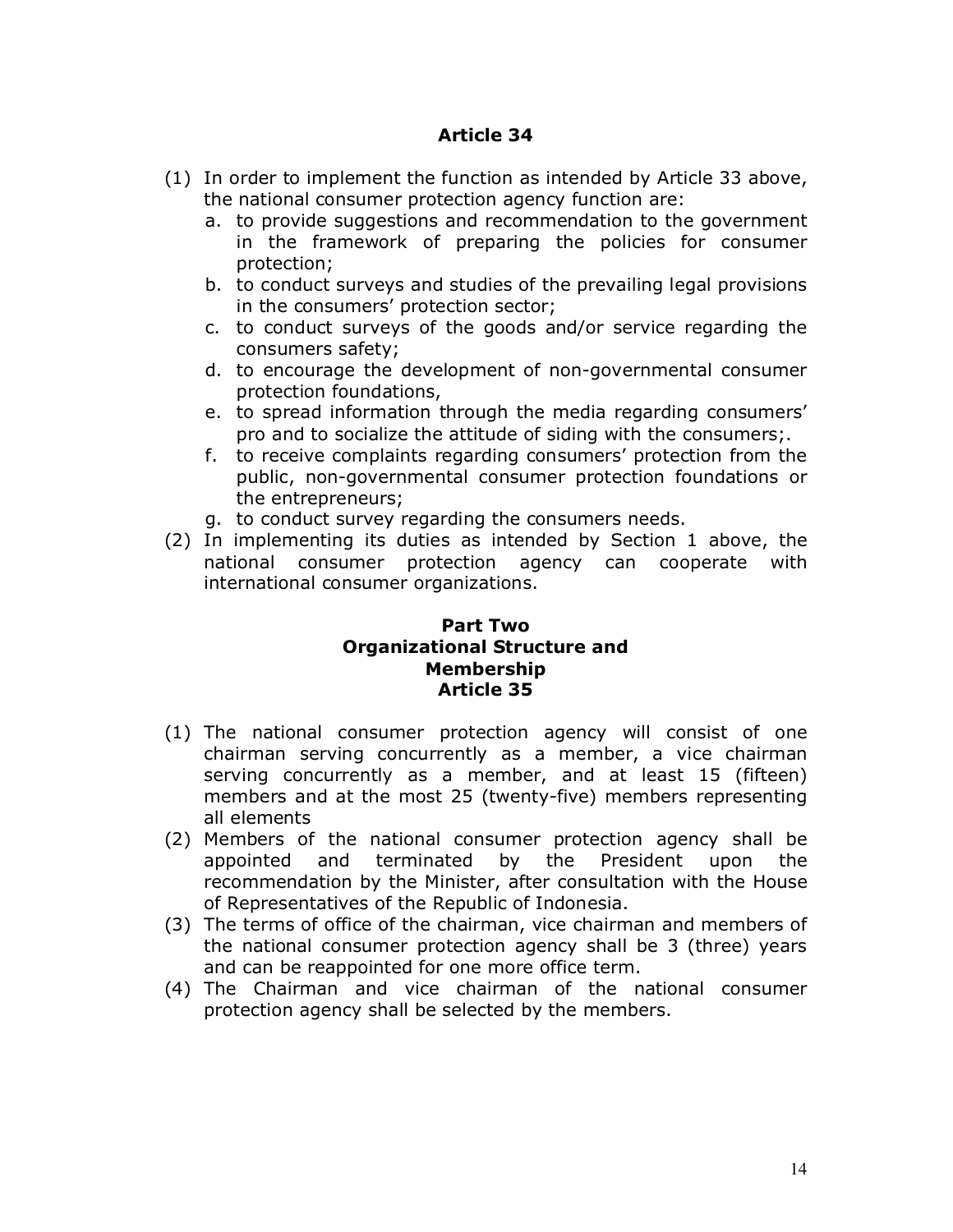Membership of the national consumer protection agency shall come from elements of the:

- a. government.
- b. entrepreneurs;.
- c. non-governmental consumer protection foundations;
- d. academicians and
- e. experts.

## **Article 37**

The membership requirements of the national consumer protection agency shall be as follows:

- a. be a citizen of the Republic of Indonesia;
- b. be in good health,
- c. be of good behavior;
- d. have never been convicted for crime;
- e. have knowledge and experience in the field of consumers protection and
- f. be at least 30 (thirty) years of age.

## **Article 38**

Membership of the national consumer protection agency ends, because of:

- a. death;
- b. resignation upon own request,
- c. domicile outside the territory of the Republic of Indonesia;
- d. inflicted by illness for a long period of time;
- e. the end of membership office term, or
- f. being dismissed.

- (1) For a smooth implementation of its duties, the national consumer protection agency shall be assisted by a secretariat.
- (2) The secretariat as intended by Section 1 above shad be chaired by a secretary appointed by the chair man of the national consumer protection agency.
- (3) The functions, duties and work ethics of the secretariat as intended by Section 1 above shall be regulated by a decision made by the chairman of the national consumer protection agency.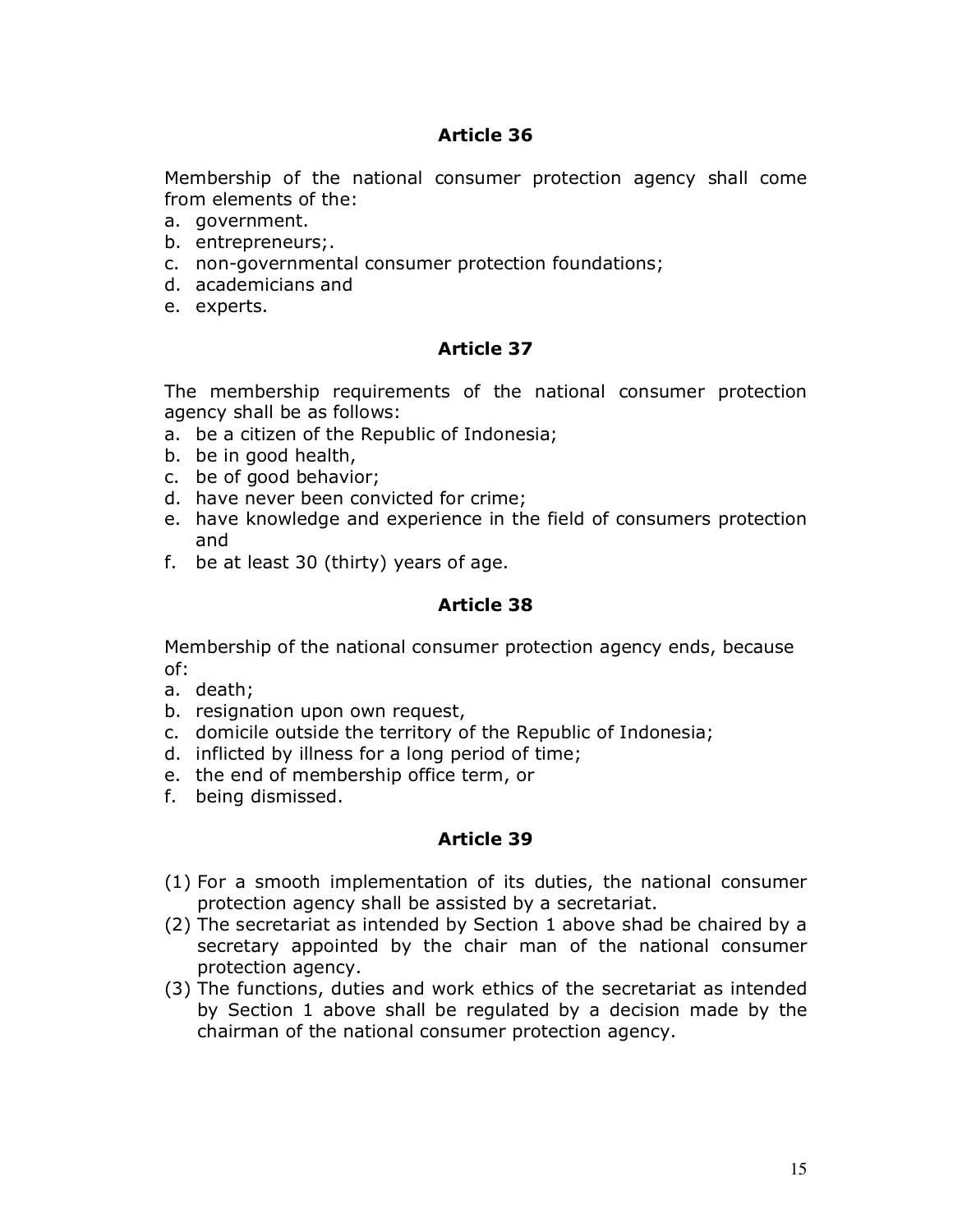- (1) If it is deemed necessary, the national consumer protection agency can establish a representative in the capital city of the provinces to assist in implementing its duties.
- (2) The establishment of the representatives as intended by Section 1 above shall be further determined by a decision made by the chairman of the national consumer protection agency.

#### **Article 41**

In implementing its duties, the national consumer protection ageny shall work based on the work ethics regulated in the decision by the chairman of the national consumer protection agency.

#### **Article 42**

Funding for the implementation of the duties of the national consumer protection agency shall be borne by the state budget and revenues and other sources permitted under the existing law.

### **Article 43**

Provisions regarding the establishment of the national consumer protection agency shall be further regulated by government regulations

#### **CHAPTER IX NON-GOVERNMENTAL CONSUMER PROTECTION FOUNDATIONS Article 44**

- (1) The government recognizes the nongovernmental consumer protection foundations that meet the requirements.
- (2) The non-governmental consumer protection foundations have the opportunity to play an active role in implementing the consumers protection.
- (3) Duties of the non-governmental consumer protection foundations shall consist of the following activities:
	- a. to spread information in order to improve public awareness of their rights and obligations and cautions in consuming or using the goods and/or services;
	- b. to give suggestions to the consumers who need their services;
	- c. to cooperate with the related agencies to implement consumers protection;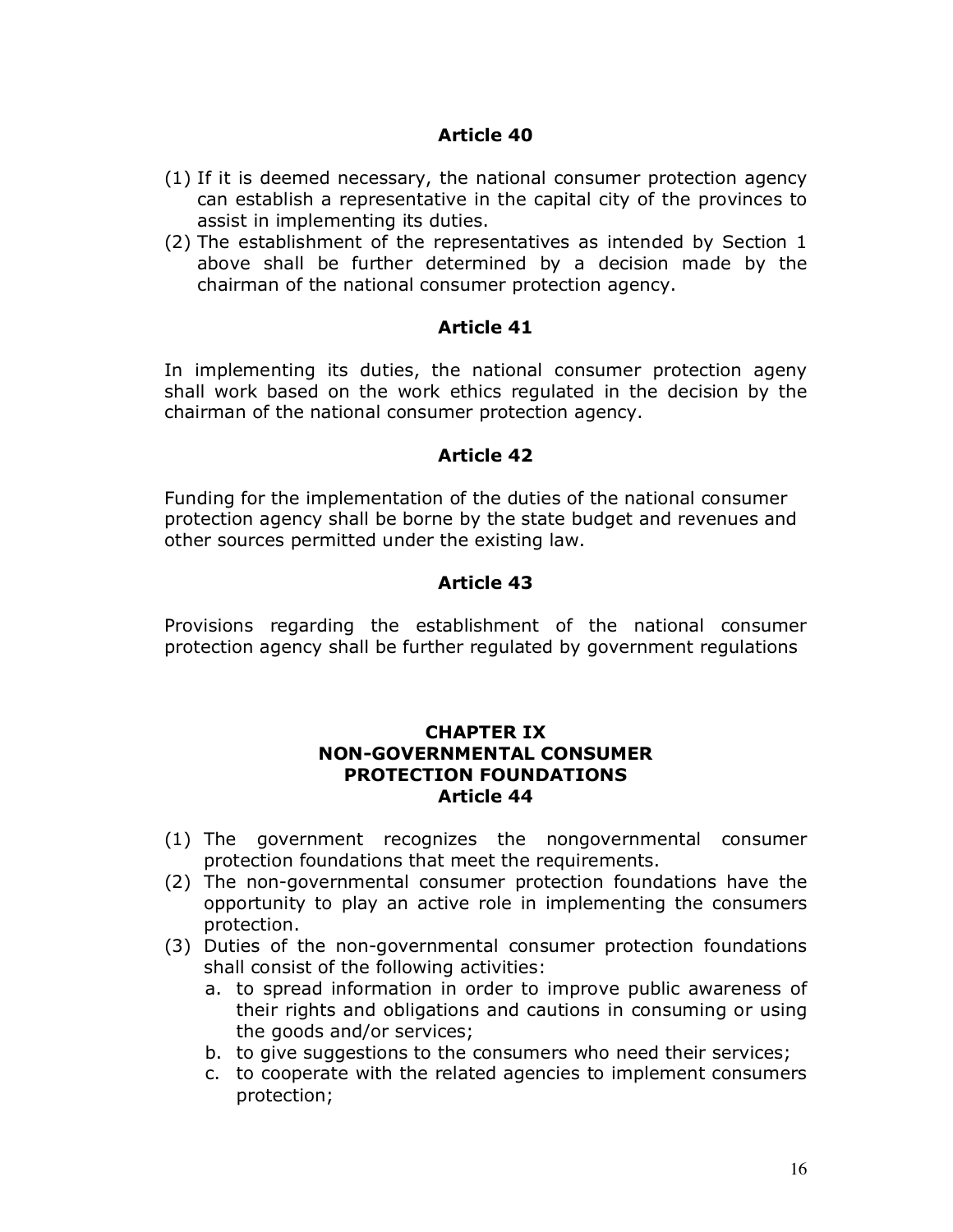- d. to assist the consumers in fighting their rights, including accommodating their complaints;
- e. to conduct joint supervision with the government and the public for the implementation of consumers protection.
- (4) Provisions regarding duties of nongovernmental consumer protection foundations as intended by Section 3 above shall be further regulated by Government Regulations.

#### **CHAPTER X SETLEMENT OF DISPUTES Part One General Article 45**

- (1) Every consumer who has suffered damages may file charges against the entrepreneurs through the foundation which is responsible for settling the disputes between the on SumerS and entrepreneurs or through a court under the jurisdiction of general court
- (2) Settlement of the consumers' disputes can be conducted in a court or outside the court based on the voluntary choice of the disputed parties.
- (3) Settlement of the disputes outside the court as intended by Section 2 above shall not forfeit the penal responsibility as regulated in the law.
- (4) If efforts to settle the consumers disputes outside the court has been made, charges can only be filed in the court if the said efforts are declared unsuccessful by one of the parties or by both of the parties in dispute.

- (1) Charges against violations by the entrepreneurs can be filed by:
	- a. a consumer who has suffered damages or his/her heir;
	- b. a group of consumers who have common interests;
	- c. a non-governmental consumer protection foundation which has met the requirements, both in the form of a legal entity or foundation, whose articles of association clearly mention that the objective of the establishment of the said organization is to protect the consumers and has conducted activities pursuant to its articles of association;
	- d. the government and/or related agency if the goods and/or services consumed or used have caused great material damages and/or many casualties.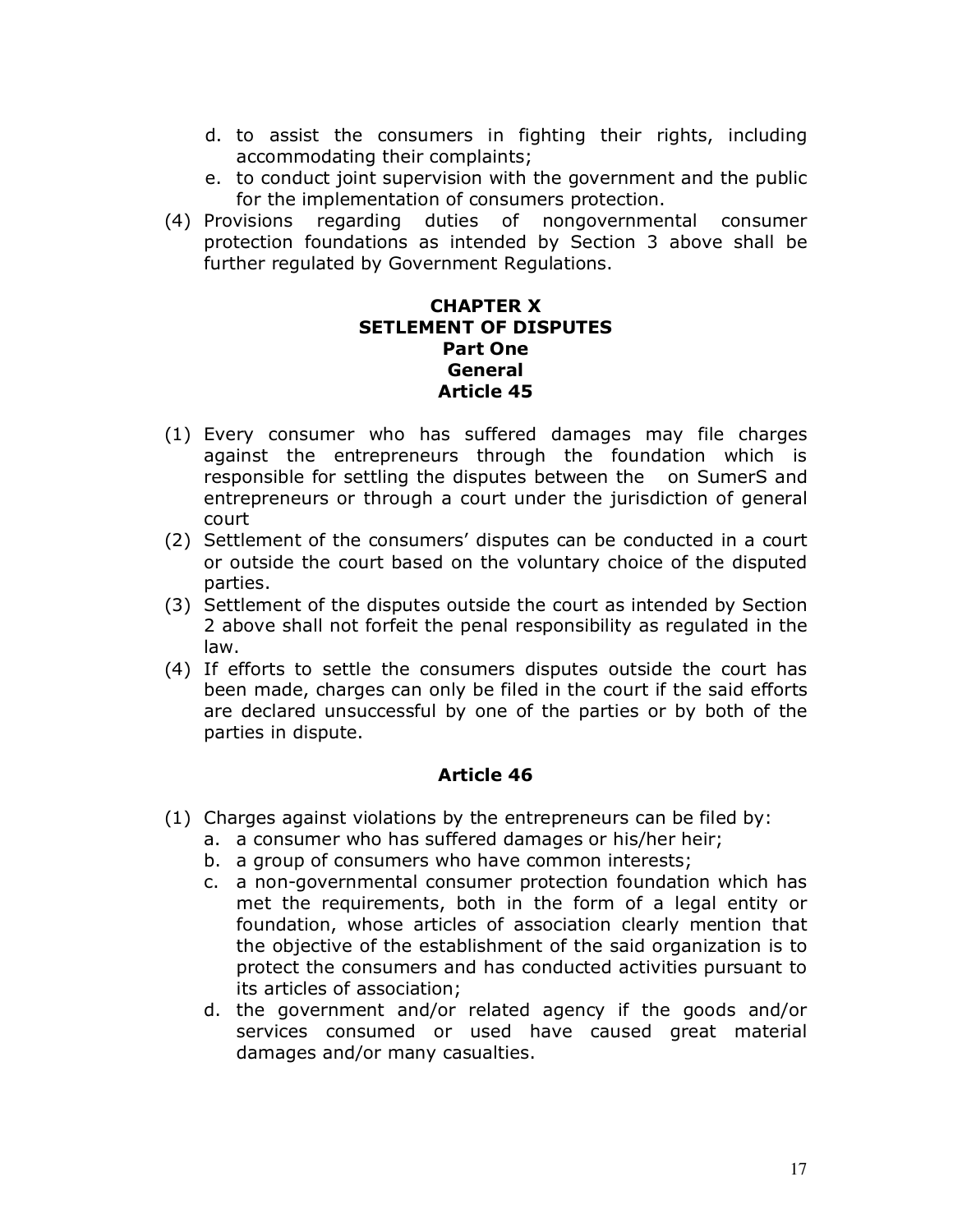- (2) Charges filed by a group of consumers, by a non governmental consumer protection foundation or the government as intended by Section 1 point b, point c or point d above shall be submitted to the general court.
- (3) Provisions regarding a great amount of material damages and/ or many casualties as intended by Section 1 point d above shall be further regulated by government regulations.

#### **Part Two Settlement of Disputes Outside the Court Article 47**

Settlement of disputes outside the court shall be conducted in order to reach an agreement regarding the type and amount of compensation and/or regarding certain measures that must be taken to ensure that no such damages should occur again to the consumers.

## **Part Three Settlement of Disputes in Court Article 48**

Settlement of disputes in court shall refer to the provisions on the prevailing general court with due regard to the provisions in Article 45.

#### **CHAPTER Xl CONSUMER DISPUTE SETLEMENT ACENCY Article 49**

- (1) The government shall establish consumer dispute settlement agencies in the Level II Administrative Regions to settle consumer disputes outside the court.
- (2) In order to be eligible to be appointed as members of a consumer dispute settlement agency, one must meet the following requirements:
	- a. be a citizen of the Republic of Indonesia;
	- b. be healthy;
	- c. have a good behavior;
	- d. have never been convicted for crime;
	- e. have knowledge and experience in the field of consumers protection;
	- f. be at least 30 (thirty) years of age.
- (3) The members as intended by Section 2 above can be from either the government, consumers and entrepreneurs.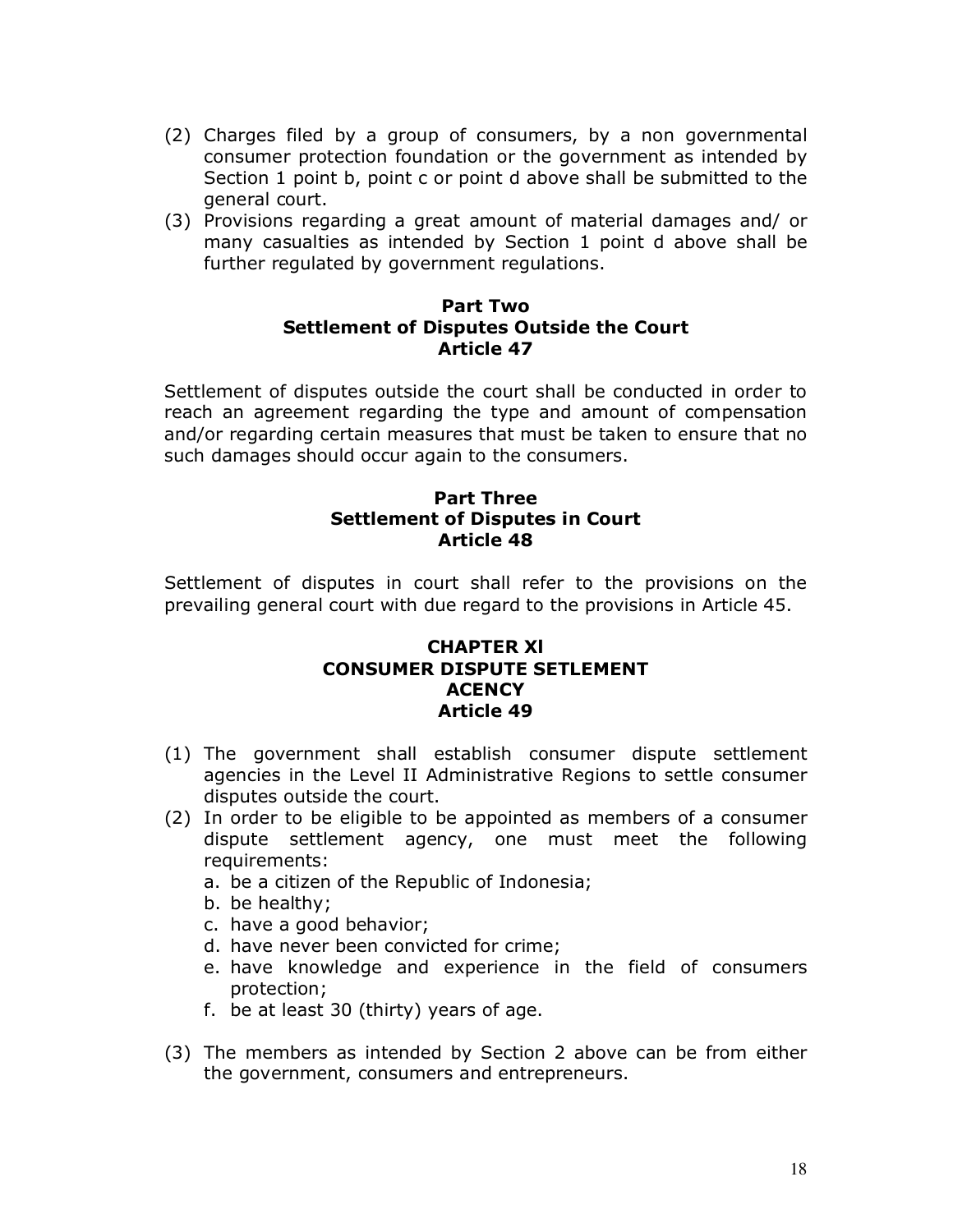- (4) The number of members from each group as intended by Section 3 above shall be at least 3 (three) people and at the most 5 (five) people.
- (5) The appointment and dismissal of members of a consumer dispute settlement agency shall be regulated by the Minister.

A consumer dispute settlement agency as intended by Article 49 Section 1 above consists of:

- a. a chairman serving concurrently as a member;
- b. a vice chairman serving concurrently as a member;
- c. members.

## **Article 51**

- (1) In implementing its duties to settle consumer disputes the consumer dispute settle agency shall be assisted by a secretariat.
- (2) The secretariat of a consumer dispute settlement agency shall consist of a chairman and members of the secretariat.
- (3) The appointment and dismissal of the chairman and members of the secretariat of the consumer dispute settlement agency shall be regulated the Minister.

## **Article 52**

Duties and authorities of the consumer dispute settlement agency shall be:

- a. to handle and settle consumer disputes through mediation or arbitration or conciliation,
- b. to provide consultation for consumer protection;
- c. to conduct supervision against the inclusion of standard clause;
- d. to report to the public investigators if there are any violations to the provisions of this law;
- e. to receive written or oral complaints from the consumers regarding the violations against the consumers protection.
- f. to investigate and examine the consumers protection disputes;
- g. to summon the entrepreneurs who are accused to have violated against The consumers' protection;
- h. to summon and bring witnesses, witness experts and/or each and every one considered to have known that there has been violation against this law;
- i. to request assistance from the investigators to bring the entrepreneurs, witnesses, witness experts or each and every one intended by points g and h above who are not willing to fulfill the summon by the consumer dispute settlement agency;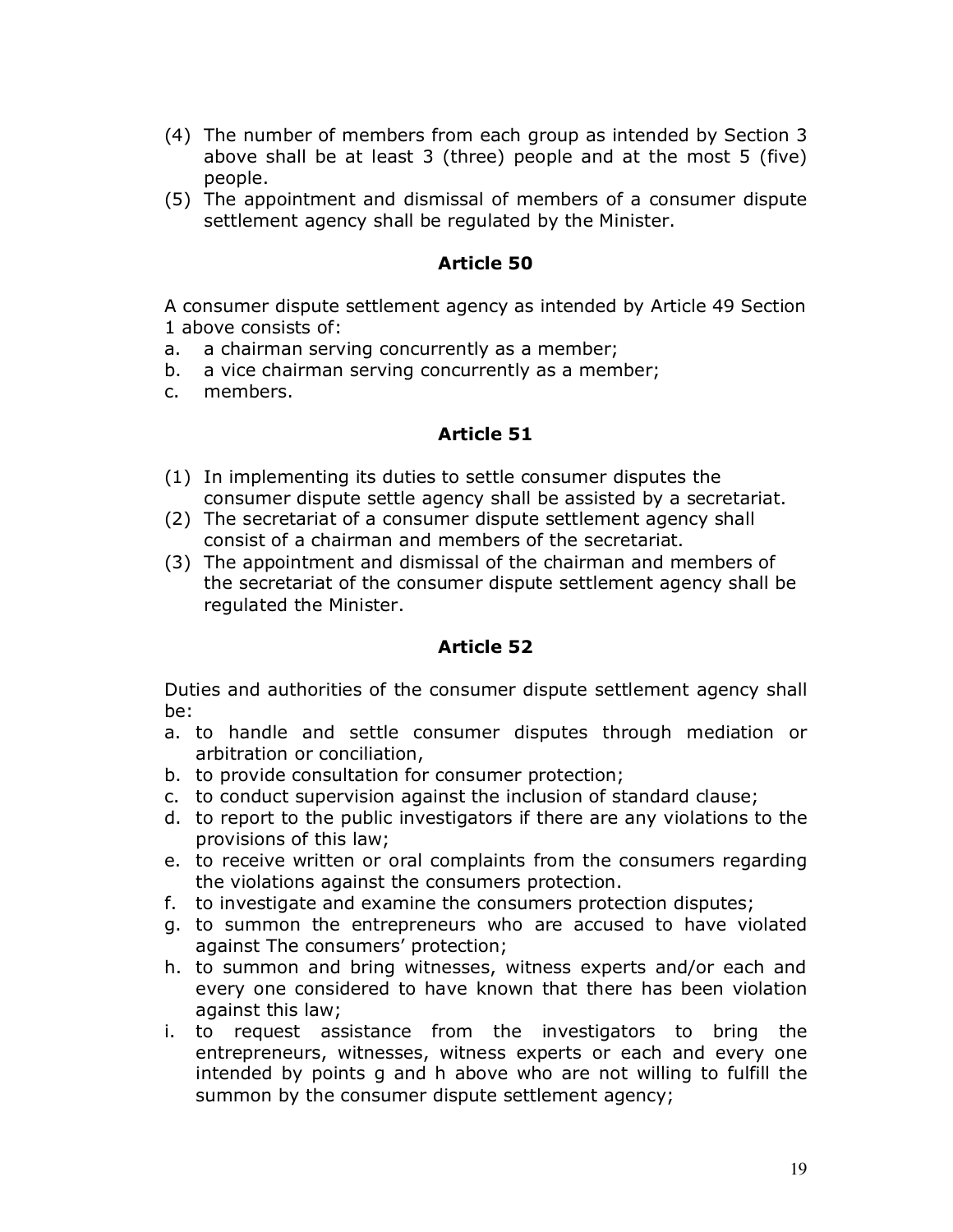- j. to obtain examine and/or evaluate the letters, documents or other evidence to be used for investigation and/or examination;
- k. to decide and determine if the consumer has suffered any damages or not;
- l. to notify the decision to the entrepreneurs who have violated against consumers' protection,
- m. to impose administrative sanctions against the entrepreneurs who have violated this law.

Provisions regarding the implementation of the duties and authorities of the consumer dispute settlement agency in the Level II of Administrative Region shall be further regulated by a Minister's regulation.

### **Article 54**

- (1) In order to handle and settle consumer disputes, the consumer dispute settlement agency shall establish a committee.
- (2) The number of committee members as intended by Section 1 above must be uneven numbers and must consist of at least 3 (three) members representing all elements as intended by Article 49 Section 3, and shall be assisted by a registrar.
- (3) The decision by the committee shall be final and binding.
- (4) Technical provisions regarding the implementation of the committee's duties shall be further regulated by a Ministers regulation.

## **Article 55**

The consumer dispute settlement agency is obligated to render a decision at the latest within 21 (twenty-one) days after the charge is received.

- (1) At the latest within 7 (seven) days upon receiving the decision by the consumer dispute settlement agency as intended by Article 55 above, the entrepreneurs are obligated to implement the said decision.
- (2) The parties may submit an appeal to the District Court at the latest within 14 (fourteen) working days after receiving the notification of the said decision.
- (3) Entrepreneurs who do not submit an appeal within the period as intended by Section 2 above shall be considered to have accepted the decision by the consumer dispute settlement agency.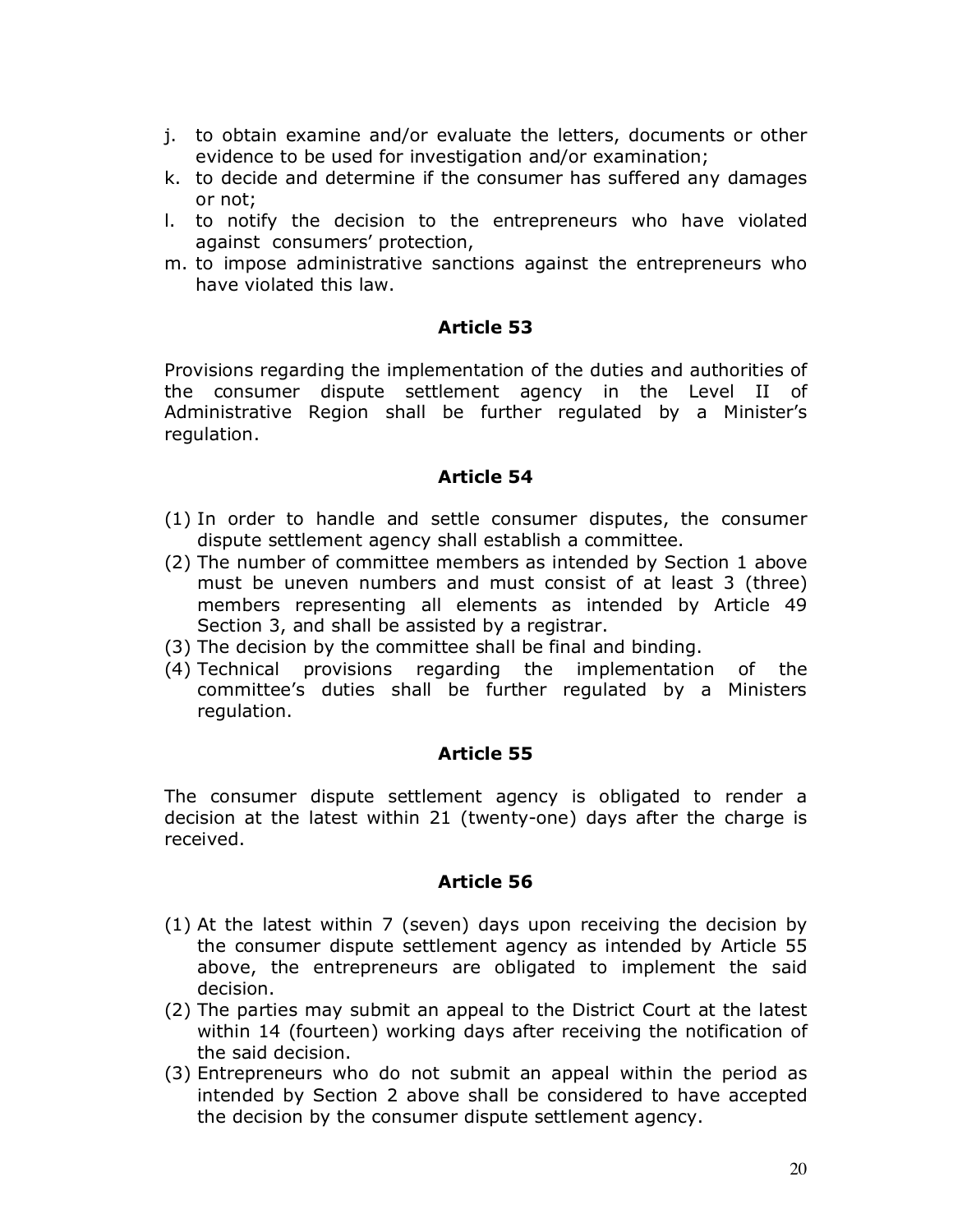- (4) If the provisions as intended by Section 1 and Section 3 above are not implemented by the entrepreneurs, the consumer dispute settlement agency shall hand over the said decision to the investigators to conduct an investigation pursuant to the prevailing provisions of the law.
- (5) The decision by the consumer dispute settlement agency as intended by Section 3 above shall be sufficient to be considered as initial evidence for the investigators to conduct an investigation.

The decision by the committee as intended by Article 54 Section 3 above shall be requested by the District Court to be enforced at the jurisdiction of the consumer who has suffered damages.

#### **Article 58**

- (1) The District Court is obligated to make a decision regarding the appeal as intended by Article 56 Section 2 above at the latest within the period of 21 (twenty-one) days upon receiving the appeal.
- (2) Against the decision by the District Court as intended by Section 1 above, at the latest within the period of 14 (fourteen) days, the parties may submit a cassation to the Supreme Court of the Republic of Indonesia.
- (3) The Supreme Court of the Republic of Indonesia is obligated to render a decision at the latest within a period of 30 (thirty) days upon receiving the cessation petition

### **CHAPTER XII INVESTIGATION Article 59**

- (1) Apart from the police officers of the Republic of Indonesia, certain civil servants within the government agency whose scope of duties and responsibility fall under the field of consumers protection shall also be given special authority to become investigators as intended by the prevailing law on criminal legal procedures.
- (2) Civil servant investigators as intended by Section 1 above shall be authorized:
	- a. to conduct an investigation on the report or information with regard to the criminal acts against consumers' protection.
	- b. to conduct an investigation against a person or a legal entity who is alleged to have committed a crime against consumers' protection,
	- c. to request information and evidence from the person or legal entity with regard to criminal acts against consumers' protection;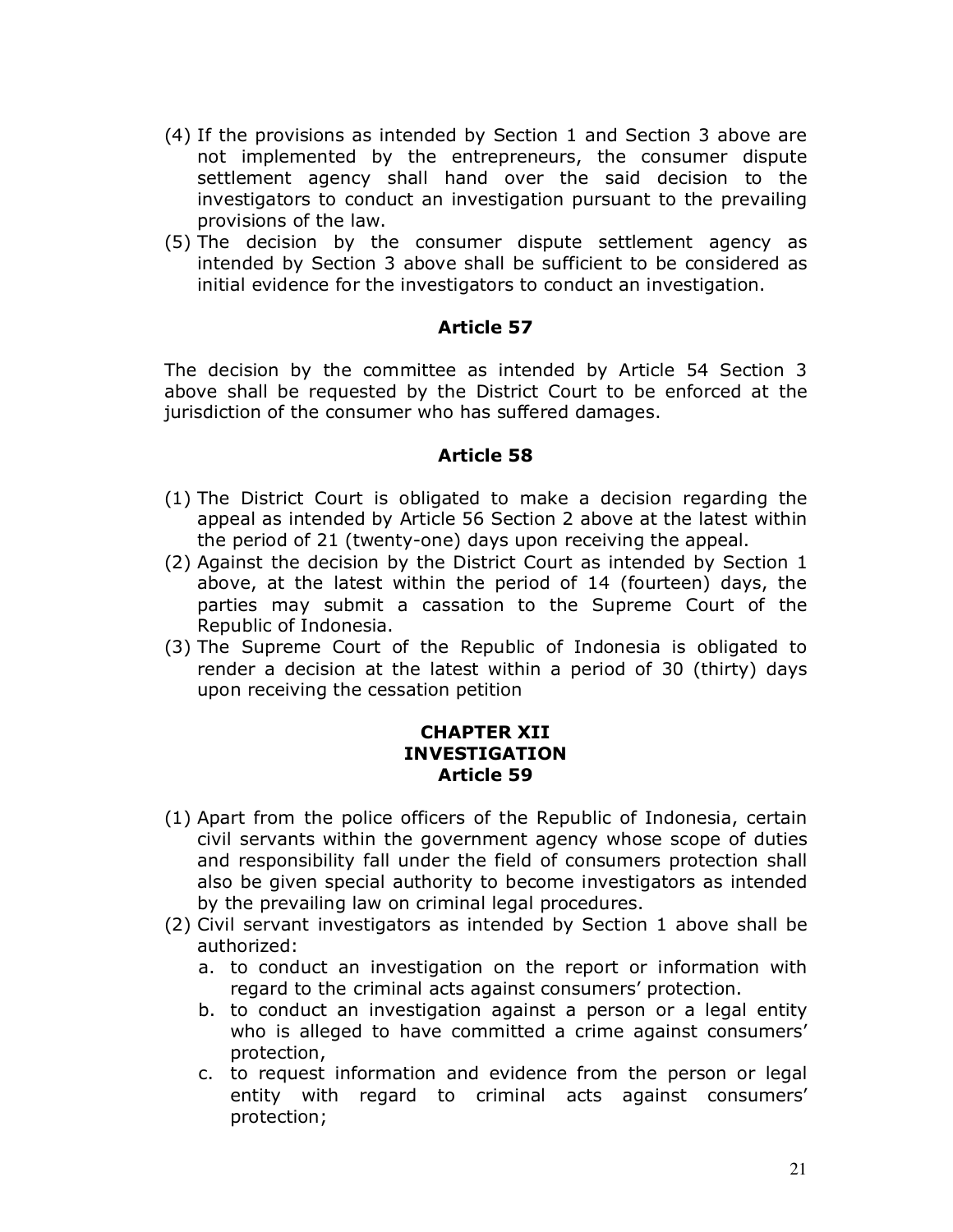- d. to conduct an investigation of the bookkeeping, records and other documents with regard to criminal acts against consumers' protection;
- e. to conduct an investigation at certain places where evidence has been allegedly found and confiscate any materials or goods resulting from the violation to be used as hard evidence in the crime case against consumers' protection,
- f. to request assistance from experts in order to investigate criminal acts against consumers' protection.
- (3) The civil servant investigators as intended by Section 1 above shall notify about the starting of the investigation and results of their investigation to the Police Investigators of the Republic of Indonesia.
- (4) The civil servant investigators as intended by Section 1 above shall submit the results of their investigation to the Public Prosecutors through the Police Investigators of the Republic of Indonesia.

## **CHAPTER XIII SANCTION Part One Administrative Sanction Article 60**

- (1) The consumer dispute settlement agency shall be authorized to impose an administrative sanction to the entrepreneurs who violate Article 19 Section 2 and Section 3, Article 20, Article25 and Article26.
- (2) The administrative sanction shall be determined in maximum amount of Rp. 200, 000,000 (two hundred million rupiah).
- (3) Procedure of determining an administrative sanction as intended by Section 1 above shell be further regulated by the Law.

#### **Part Two Criminal Sanction Article 61**

Criminal charges can be filed against the entrepreneurs and/or their administrators.

## **Article 62**

(1) Entrepreneurs who violate the provisions as intended by Article 8, Article 9, Article 10, Article 1 3 Section 2 Article 15, Article 17 Section 1 point a, point b, point C point e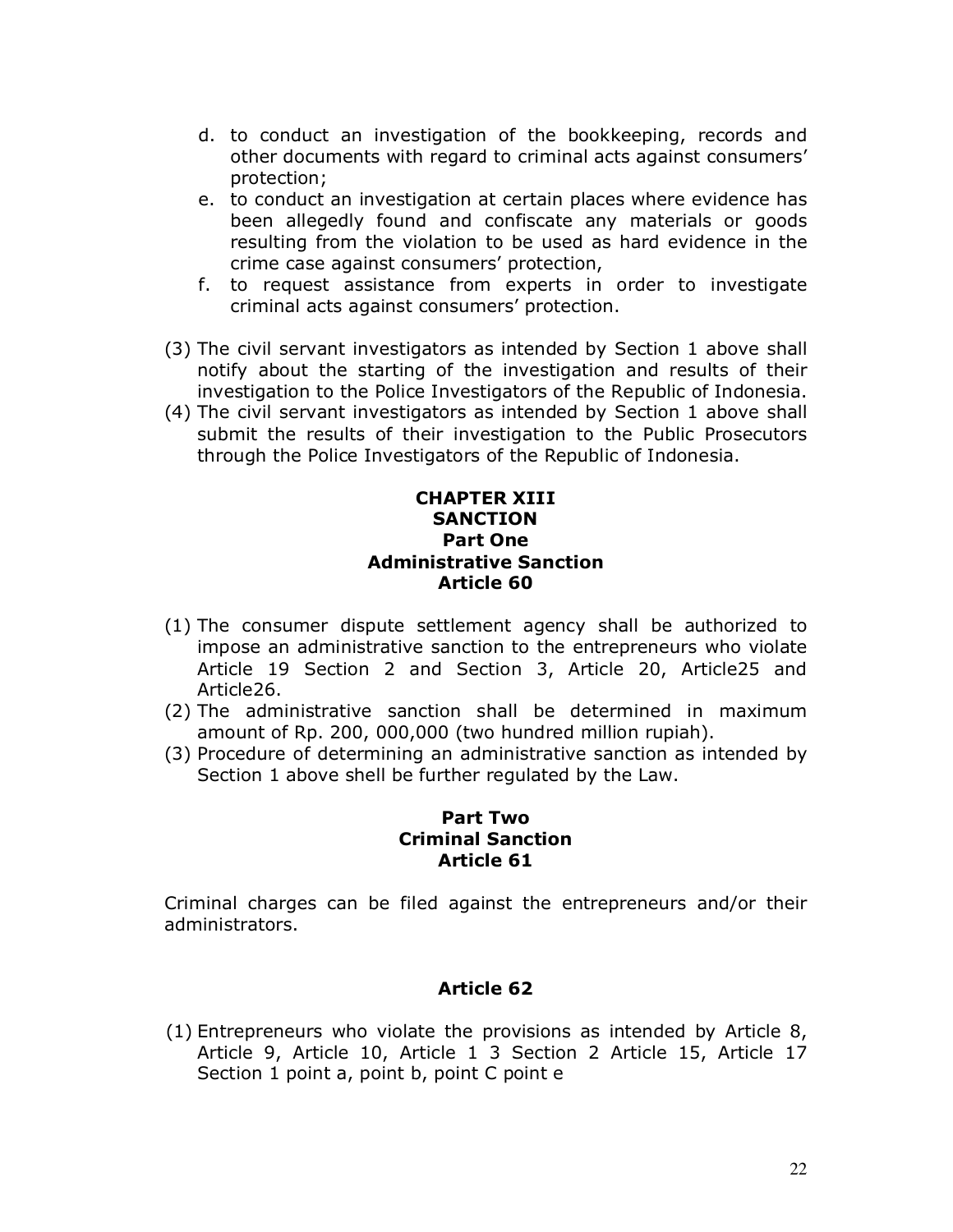- (2) and Section 2, and Article 18 shall face a maximum criminal penalty of 5 (five) years imprisonment or a maximum fine of Rp. 2000,000,000,- (two billion rupiah).
- (3) Entrepreneurs who violate the provisions as intended by article 11 Article 12 Article 13, Section 1,Article 14, Article 16 and Article 17 Section I point d and point f shall face a maximum criminal penalty of 2 (two) years imprisonment or a maximum fine of Rp. 500,000,000 (five hundred million rupiah).
- (4) Violations causing serious injury, serious sickness, permanent physical handicap or death shall subject to the provisions of the prevailing law.

Apart from the criminal penalty as intended by Article 62 above, additional penalties can also be imposed in the form of:

- a. confiscation of certain goods;
- b. announcement of judge's decision;
- c. payment for damages;
- d. injunction to stop certain activities that cause damages to the consumers;
- e. the obligation to pull out goods from circulation; or
- f. revocation of business permit

#### **CHAPTER XIV PROVISIONS ON TRANSITION Article 64**

All provisions of the law aimed to protect the consumers which had existed at the time this law was promulgated shall remain in force as long as they are not specifically regulated and/or not contravening the provisions in this law.

### **CHAPTER XV CONCLUDING PROVISONS Article 65**

This law shall be enforceable after 1 (one) year counted from the date it is promulgated.

In order that all persons may be informed thereof, the promulgation of this law is ordered by placement in the State Gazette of the Republic of Indonesia.